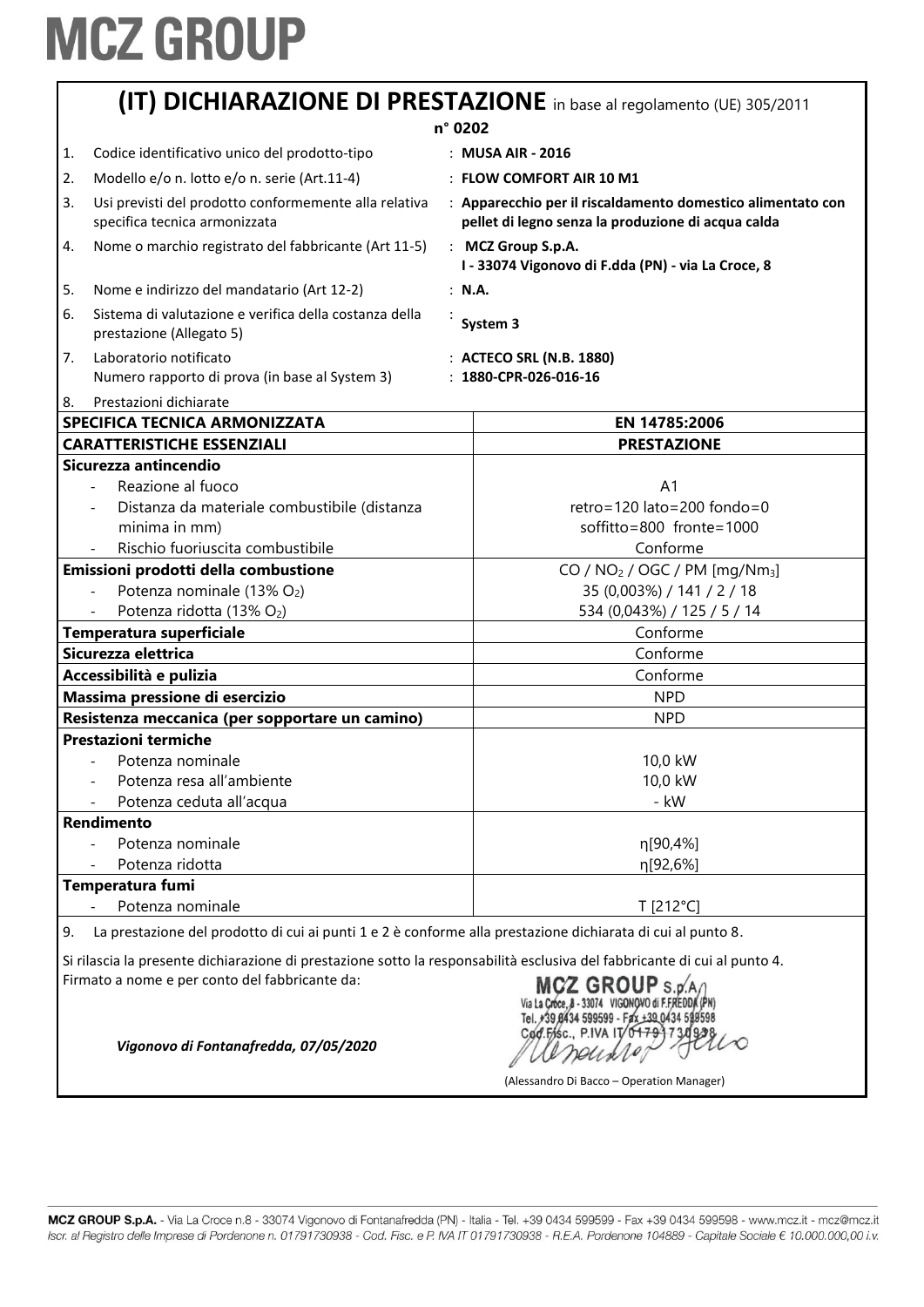|          | <b>(FR) DÉCLARATION DE PERFORMANCE</b> selon le règlement (UE) 305/2011                                    |                                                                                              |  |
|----------|------------------------------------------------------------------------------------------------------------|----------------------------------------------------------------------------------------------|--|
|          | n° 0202                                                                                                    |                                                                                              |  |
| 1.       | Code d'identification unique du produit-type                                                               | : MUSA AIR - 2016                                                                            |  |
| 2.       | Modèle et/ou n° de lot et/ou n° de série (Art. 11-4)                                                       | : FLOW COMFORT AIR 10 M1                                                                     |  |
| 3.       | Utilisation prévue du produit conformément aux<br>spécifications techniques harmonisées<br>correspondantes | Appareil de chauffage domestique alimenté au pellet de bois,<br>sans production d'eau chaude |  |
| 4.       | Nom ou marque enregistrée du fabricant (Art. 11-5)                                                         | : MCZ Group S.p.A.<br>I - 33074 Vigonovo di F.dda (PN) - via La Croce, 8                     |  |
| 5.       | Nom et adresse du mandataire (Art. 12-2)                                                                   | : N.A.                                                                                       |  |
| 6.       | Système d'évaluation et contrôle de la constance de<br>performance (Annexe 5)                              | System 3                                                                                     |  |
| 7.<br>8. | Laboratoire notifié<br>Numéro du rapport d'essai (selon le System 3)<br>Performance déclarée               | : ACTECO SRL (N.B. 1880)<br>$: 1880$ -CPR-026-016-16                                         |  |
|          | SPÉCIFICATIONS TECHNIQUES HARMONISÉES                                                                      | EN 14785:2006                                                                                |  |
|          | <b>CARACTÉRISTIQUES ESSENTIELLES</b>                                                                       | <b>PERFORMANCE</b>                                                                           |  |
|          | Sécurité incendie                                                                                          |                                                                                              |  |
|          | Réaction au Feu                                                                                            | A <sub>1</sub>                                                                               |  |
|          | Distance de sécurité aux matériaux                                                                         | arrière=120 côté=200 sol=0                                                                   |  |
|          | combustibles (distance minimum, en mm)                                                                     | plafond=800 avant=1000                                                                       |  |
|          | Risque de fuite de combustible                                                                             | Conforme                                                                                     |  |
|          | Émission des produits de combustion                                                                        | CO / $NO2$ / OGC / PM [mg/Nm <sub>3</sub> ]                                                  |  |
|          | Puissance nominale (13% O2)                                                                                | 35 (0,003%) / 141 / 2 / 18                                                                   |  |
|          | Puissance réduite (13% O2)                                                                                 | 534 (0,043%) / 125 / 5 / 14                                                                  |  |
|          | Température de surface                                                                                     | Conforme                                                                                     |  |
|          | Sécurité électrique                                                                                        | Conforme                                                                                     |  |
|          | Facilité d'accès et nettoyage                                                                              | Conforme                                                                                     |  |
|          | <b>Pression maximale de service</b>                                                                        | <b>NPD</b>                                                                                   |  |
|          | Résistance mécanique (pour soutenir la cheminée)                                                           | <b>NPD</b>                                                                                   |  |
|          | <b>Performance thermique</b>                                                                               |                                                                                              |  |
|          | Puissance nominale                                                                                         | 10,0 kW                                                                                      |  |
|          | Puissance rendue au milieu                                                                                 | 10,0 kW                                                                                      |  |
|          | Puissance rendue à l'eau                                                                                   | - kW                                                                                         |  |
|          | <b>Rendement</b>                                                                                           |                                                                                              |  |
|          | Puissance nominale                                                                                         | η[90,4%]                                                                                     |  |
|          | Puissance réduite                                                                                          | η[92,6%]                                                                                     |  |
|          | Température des fumées                                                                                     |                                                                                              |  |
|          | Puissance nominale                                                                                         | T [212°C]                                                                                    |  |
| 9.       | La performance du produit citée aux points 1 et 2 est conforme à la performance déclarée au point 8.       |                                                                                              |  |

Cette déclaration de performance est délivrée sous la responsabilité exclusive du fabricant cité au point 4.<br>
Signé au nom et pour le compte du fabricant par:<br>
Via La Croce, B - 33074 VIGONOVO di F.FREDDA (PN)<br>
Via La Cro Signé au nom et pour le compte du fabricant par:

andister

(Alessandro Di Bacco – Operation Manager)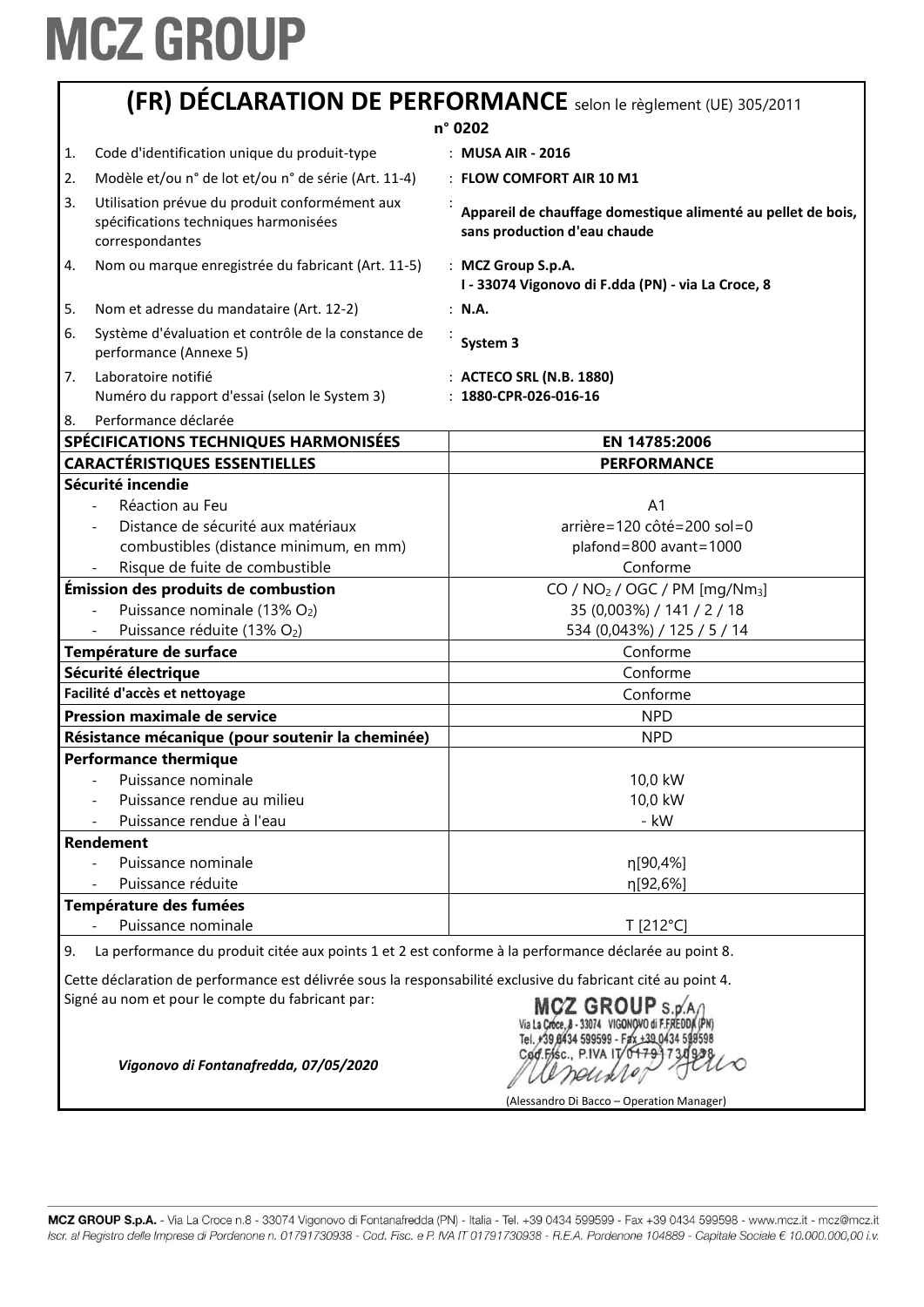|                                                                                                                                                                                                                                                                                                            | (DE) LEISTUNGSERKLÄRUNG gemäß der Verordnung (EG) 305/2011                                                             |                                                                                         |  |
|------------------------------------------------------------------------------------------------------------------------------------------------------------------------------------------------------------------------------------------------------------------------------------------------------------|------------------------------------------------------------------------------------------------------------------------|-----------------------------------------------------------------------------------------|--|
|                                                                                                                                                                                                                                                                                                            |                                                                                                                        | n° 0202                                                                                 |  |
| 1.                                                                                                                                                                                                                                                                                                         | Eindeutiger Identifikationscode des Produktes - Typ                                                                    | : MUSA AIR - 2016                                                                       |  |
| 2.                                                                                                                                                                                                                                                                                                         | Modell und/oder Losnr. und/oder Seriennr (Art.11-4) : FLOW COMFORT AIR 10 M1                                           |                                                                                         |  |
| 3.                                                                                                                                                                                                                                                                                                         | Vorgesehene Verwendung des Produkts in<br>bereinstimmung mit der geltenden harmonisierten<br>technischen Spezifikation | Mit Holzpellets befeuerte Wärmeerzeuger für den<br>Wohnbereich ohne Warmwasserbereitung |  |
| 4.                                                                                                                                                                                                                                                                                                         | Name oder registriertes Warenzeichen des<br>Herstellers (Art 11-5)                                                     | : MCZ Group S.p.A.<br>I - 33074 Vigonovo di F.dda (PN) - via La Croce, 8                |  |
| 5.                                                                                                                                                                                                                                                                                                         | Name und Adresse des Auftragnehmers (Art 12-2)                                                                         | : N.A.                                                                                  |  |
| 6.                                                                                                                                                                                                                                                                                                         | System zur Bewertung und Überprüfung der<br>Leistungsbeständigkeit (Anlage 5)                                          | System 3                                                                                |  |
| 7.                                                                                                                                                                                                                                                                                                         | <b>Benanntes Labor</b><br>Nummer des Prüfberichts (gemäß System 3)                                                     | : ACTECO SRL (N.B. 1880)<br>$: 1880$ -CPR-026-016-16                                    |  |
| 8.                                                                                                                                                                                                                                                                                                         | Erklärte Leistungen                                                                                                    |                                                                                         |  |
|                                                                                                                                                                                                                                                                                                            | <b>HARMONISIERTE TECHNISCHE SPEZIFIKATION</b>                                                                          | EN 14785:2006                                                                           |  |
|                                                                                                                                                                                                                                                                                                            | <b>WESENTLICHE MERKMALE</b>                                                                                            | <b>LEISTUNGEN</b>                                                                       |  |
|                                                                                                                                                                                                                                                                                                            | <b>Brandschutz</b>                                                                                                     |                                                                                         |  |
|                                                                                                                                                                                                                                                                                                            | Brandverhalten<br>Abstand von brennbarem Material                                                                      | A <sub>1</sub><br>Rückseite=120 Seite=200 Unterseite=0                                  |  |
|                                                                                                                                                                                                                                                                                                            | (mindestabstand, in mm)                                                                                                | decke=800 Vorderseite=1000                                                              |  |
|                                                                                                                                                                                                                                                                                                            | Gefahr Brennstoffaustritt                                                                                              | Konform                                                                                 |  |
|                                                                                                                                                                                                                                                                                                            | <b>Emission von Verbrennungsprodukten</b>                                                                              | $CO / NO2 / OGC / PM [mg/Nm3]$                                                          |  |
|                                                                                                                                                                                                                                                                                                            | Nennleistung (13% O2)                                                                                                  | 35 (0,003%) / 141 / 2 / 18                                                              |  |
|                                                                                                                                                                                                                                                                                                            | Reduzierte Leistung (13% O2)                                                                                           | 534 (0,043%) / 125 / 5 / 14                                                             |  |
|                                                                                                                                                                                                                                                                                                            | Oberflächentemperatur                                                                                                  | Konform                                                                                 |  |
|                                                                                                                                                                                                                                                                                                            | <b>Elektrische Sicherheit</b>                                                                                          | Konform                                                                                 |  |
|                                                                                                                                                                                                                                                                                                            | Zugänglichkeit und Reinigung                                                                                           | Konform                                                                                 |  |
|                                                                                                                                                                                                                                                                                                            | <b>Maximaler Betriebsdruck</b>                                                                                         | <b>NPD</b>                                                                              |  |
|                                                                                                                                                                                                                                                                                                            | Mechanische Festigkeit (um den Kamin zu tragen)                                                                        | <b>NPD</b>                                                                              |  |
|                                                                                                                                                                                                                                                                                                            | <b>Thermische Leistungen</b>                                                                                           |                                                                                         |  |
|                                                                                                                                                                                                                                                                                                            | Nennleistung                                                                                                           | 10,0 kW                                                                                 |  |
|                                                                                                                                                                                                                                                                                                            | Der Umgebung gelieferte Leistung                                                                                       | 10,0 kW                                                                                 |  |
|                                                                                                                                                                                                                                                                                                            | Dem Wasser gelieferte Leistung                                                                                         | - kW                                                                                    |  |
|                                                                                                                                                                                                                                                                                                            | Wirkungsgrad                                                                                                           |                                                                                         |  |
|                                                                                                                                                                                                                                                                                                            | Nennleistung                                                                                                           | η[90,4%]                                                                                |  |
|                                                                                                                                                                                                                                                                                                            | Reduzierte Leistung                                                                                                    | η[92,6%]                                                                                |  |
|                                                                                                                                                                                                                                                                                                            | Rauchgastemperatur                                                                                                     |                                                                                         |  |
|                                                                                                                                                                                                                                                                                                            | Nennleistung                                                                                                           | T [212°C]                                                                               |  |
| 9.                                                                                                                                                                                                                                                                                                         | Die Leistung des Produktes gemäß den Punkten 1 und 2 entspricht der erklärten Leistung nach Punkt 8.                   |                                                                                         |  |
| Die vorliegende Leistungserklärung wird unter ausschließlicher Verantwortung des Herstellers erlassen, siehe Punkt 4.<br>Unterzeichnet im Namen und im Auftrag des Herstellers von:<br>MCZ GROUP S.D.A.<br>Via La Croce, B - 33074 VIGONOVO di F.FREDDA (PN)<br>Tel. +39 0434 599599 - Fax +39 0434 599598 |                                                                                                                        |                                                                                         |  |

*Vigonovo di Fontanafredda, 07/05/2020*

Contre Pivale Pillo

(Alessandro Di Bacco – Operation Manager)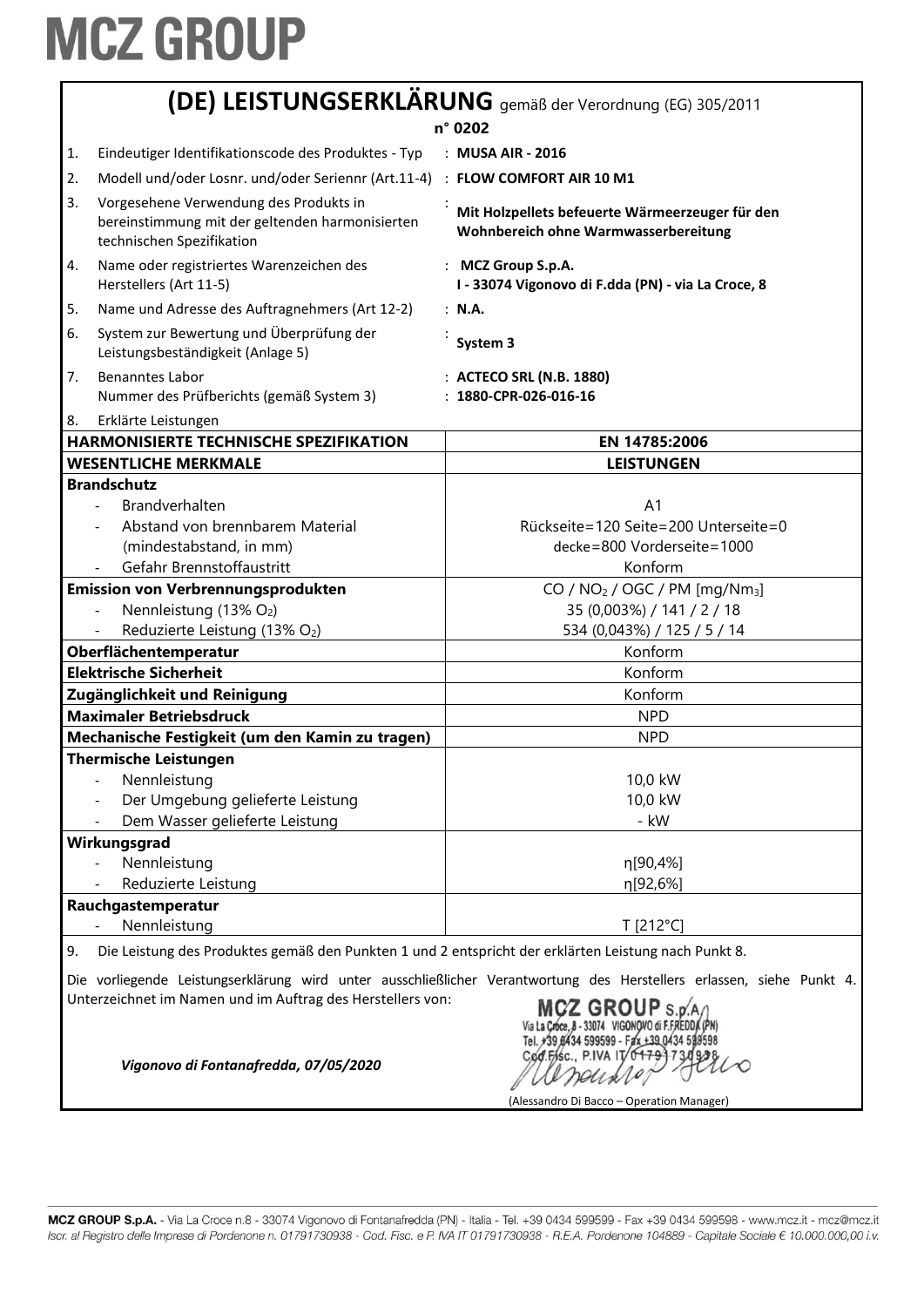|    | (EN) DECLARATION OF PERFORMANCE according to Regulation (EU) 305/2011                                |  |                                                                                         |  |  |
|----|------------------------------------------------------------------------------------------------------|--|-----------------------------------------------------------------------------------------|--|--|
|    | n° 0202                                                                                              |  |                                                                                         |  |  |
| 1. | Unique identifier code for product-type                                                              |  | : MUSA AIR - 2016                                                                       |  |  |
| 2. | Model and/or batch no. and/or series no (Article 11-4) : FLOW COMFORT AIR 10 M1                      |  |                                                                                         |  |  |
| 3. | Intended uses of the product in accordance with the<br>applicable harmonised technical specification |  | : Residencial space heating appliance fired by wood pellets<br>without hot water supply |  |  |
| 4. | Name or trademark of the manufacturer (Article 11-5) : MCZ Group S.p.A.                              |  | I - 33074 Vigonovo di F.dda (PN) - via La Croce, 8                                      |  |  |
| 5. | Name and address of the agent (Article 12-2)                                                         |  | : N.A.                                                                                  |  |  |
| 6. | Assessment and verification system for constancy of<br>performance (Annex 5)                         |  | System 3                                                                                |  |  |
| 7. | Laboratory notified                                                                                  |  | : ACTECO SRL (N.B. 1880)                                                                |  |  |
|    | Test report number (based on System 3)                                                               |  | $: 1880$ -CPR-026-016-16                                                                |  |  |
| 8. | Services declare                                                                                     |  |                                                                                         |  |  |
|    | <b>HARMONISED TECHNICAL SPECIFICATIONS</b>                                                           |  | EN 14785:2006                                                                           |  |  |
|    | <b>ESSENTIAL CHARACTERISTICS</b>                                                                     |  | <b>PERFORMANCE</b>                                                                      |  |  |
|    | <b>Fire safety</b>                                                                                   |  |                                                                                         |  |  |
|    | Reaction to fire                                                                                     |  | A <sub>1</sub>                                                                          |  |  |
|    | Distance to combustible material (minimum                                                            |  | $rear = 120 sides = 200 floor = 0$                                                      |  |  |
|    | distance, in mm)                                                                                     |  | ceiling=800 front=1000                                                                  |  |  |
|    | Risk of burning fuel falling out                                                                     |  | Pass                                                                                    |  |  |
|    | <b>Emissions of combustion products</b>                                                              |  | $CO / NO2 / OGC / PM [mg/Nm3]$                                                          |  |  |
|    | Nominal heat output                                                                                  |  | 35 (0,003%) / 141 / 2 / 18                                                              |  |  |
|    | Reduced heat output                                                                                  |  | 534 (0,043%) / 125 / 5 / 14                                                             |  |  |

| <b>INVITIMAL LIGAL OULDUL</b>                   | 01 / 2 / 1 <del>1 1</del> 1 / 10/ 500,01 |
|-------------------------------------------------|------------------------------------------|
| Reduced heat output                             | 534 (0,043%) / 125 / 5 / 14              |
| <b>Surface temperature</b>                      | Pass                                     |
| <b>Electrical safety</b>                        | Pass                                     |
| <b>Cleanability</b>                             | Pass                                     |
| <b>Maximum water operating pressure</b>         | <b>NPD</b>                               |
| Mechanical resistance (to carry a chimney/flue) | <b>NPD</b>                               |
| <b>Thermal output</b>                           |                                          |
| Nominal heat output                             | 10,0 kW                                  |
| Room heating output                             | 10,0 kW                                  |
| Water heating output                            | - kW                                     |
| <b>Energy efficiency</b>                        |                                          |
| Nominal heat output                             | η[90,4%]                                 |
| Reduced heat output                             | n[92,6%]                                 |
| Flue gas temperature                            |                                          |
| Nominal heat output                             | T [212°C]                                |

9. The performance of the product referred to in points 1 and 2 is consistent with the declared performance in point 8.

This declaration of performance is issued under the manufacturer's sole responsibility referred to in point 4. Signed in the name and on behalf of the manufacturer by:

MCZ GROUP  $s.p.A$ Via La Croce, 8 - 33074 VIGONOVO di F.FREDDA (PN) Tel. #39,8434 599599 - Fax +39,0434 599598 Cod.Fisc., P.IVA IT/  $6179$  $1730$  $9/31$ Densie (Alessandro Di Bacco – Operation Manager)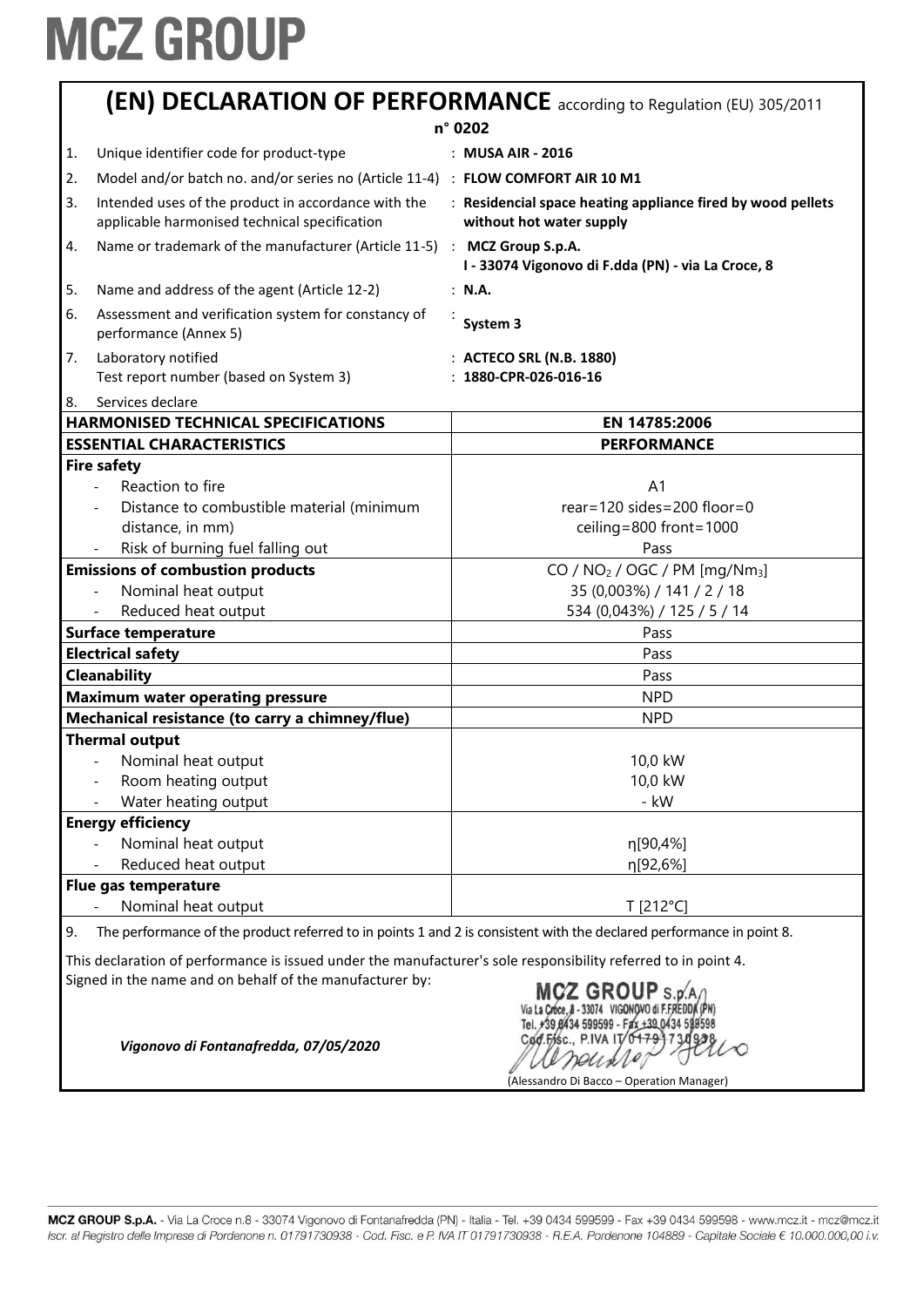| (DK) PRESTATIEVERKLARING volgens Verordening (EU) 305/2011                                                                |                                                                                                                           |                                                                                                                                                                                           |  |
|---------------------------------------------------------------------------------------------------------------------------|---------------------------------------------------------------------------------------------------------------------------|-------------------------------------------------------------------------------------------------------------------------------------------------------------------------------------------|--|
| n° 0202                                                                                                                   |                                                                                                                           |                                                                                                                                                                                           |  |
| 1.                                                                                                                        | Unieke identificatiecode van het producttype                                                                              | : MUSA AIR - 2016                                                                                                                                                                         |  |
| 2.                                                                                                                        | Model en/of lotnr. en/of serienummer (Art.11-4)                                                                           | : FLOW COMFORT AIR 10 M1                                                                                                                                                                  |  |
| 3.                                                                                                                        | Het beoogde gebruik van het product in<br>overeenstemming met de toepasselijke geharmoniseerde<br>technische specificatie | Apparaat voor huishoudelijke verwarming, gestookt met<br>houtpellets, zonder warmwaterproductie                                                                                           |  |
| 4.                                                                                                                        | Naam of handelsmerk van de fabrikant (Art 11-5)                                                                           | : MCZ Group S.p.A.<br>I - 33074 Vigonovo di F.dda (PN) - via La Croce, 8                                                                                                                  |  |
| 5.                                                                                                                        | Naam en adres van de gemachtigde (Art 12-2)                                                                               | : N.A.                                                                                                                                                                                    |  |
| 6.                                                                                                                        | Systeem voor de beoordeling en verificatie van de<br>prestatiebestendigheid (Bijlage 5)                                   | System 3                                                                                                                                                                                  |  |
| 7.<br>8.                                                                                                                  | Erkend laboratorium<br>Nummer van het keuringsrapport (op grond van System<br>3)<br>Aangegeven prestaties                 | : ACTECO SRL (N.B. 1880)<br>$: 1880$ -CPR-026-016-16                                                                                                                                      |  |
|                                                                                                                           | <b>GEHARMONISEERDE TECHNISCHE SPECIFICATIE</b>                                                                            | EN 14785:2006                                                                                                                                                                             |  |
|                                                                                                                           | <b>ESSENTIËLE KENMERKEN</b>                                                                                               | <b>PRESTATIE</b>                                                                                                                                                                          |  |
|                                                                                                                           | <b>Brandveiligheid</b>                                                                                                    |                                                                                                                                                                                           |  |
|                                                                                                                           | Vuurvastheid<br>Afstand van brandbaar materiaal<br>(minimumafstand, in mm)                                                | A <sub>1</sub><br>achterzijde=120 zijkant=200 bodem=0<br>plafond=800 voorzijde=1000                                                                                                       |  |
|                                                                                                                           | Gevaar voor brandstoflekken                                                                                               | Conform                                                                                                                                                                                   |  |
|                                                                                                                           | Uitstoot verbrandingsproducten<br>Nominaal vermogen<br>Beperkt vermogen                                                   | CO / $NO2$ / OGC / PM [mg/Nm <sub>3</sub> ]<br>35 (0,003%) / 141 / 2 / 18<br>534 (0,043%) / 125 / 5 / 14                                                                                  |  |
|                                                                                                                           | Oppervlaktetemperatuur                                                                                                    | Conform                                                                                                                                                                                   |  |
|                                                                                                                           | Elektrische veiligheid                                                                                                    | Conform                                                                                                                                                                                   |  |
|                                                                                                                           | Toegankelijkheid en reiniging                                                                                             | Conform                                                                                                                                                                                   |  |
|                                                                                                                           | Maximum bedrijfsdruk                                                                                                      | <b>NPD</b>                                                                                                                                                                                |  |
|                                                                                                                           | Mechanische sterkte (om de haard te ondersteunen)                                                                         | <b>NPD</b>                                                                                                                                                                                |  |
|                                                                                                                           | <b>Thermische prestaties</b>                                                                                              |                                                                                                                                                                                           |  |
|                                                                                                                           | Nominaal vermogen                                                                                                         | 10,0 kW                                                                                                                                                                                   |  |
|                                                                                                                           | Vermogen afgegeven aan het milieu                                                                                         | 10,0 kW                                                                                                                                                                                   |  |
|                                                                                                                           | Vermogen afgegeven aan het water                                                                                          | - kW                                                                                                                                                                                      |  |
|                                                                                                                           | <b>Rendement</b>                                                                                                          |                                                                                                                                                                                           |  |
|                                                                                                                           | Nominaal vermogen                                                                                                         | η[90,4%]                                                                                                                                                                                  |  |
|                                                                                                                           | Beperkt vermogen                                                                                                          | η[92,6%]                                                                                                                                                                                  |  |
|                                                                                                                           | Rookgastemperatuur                                                                                                        |                                                                                                                                                                                           |  |
|                                                                                                                           | Nominaal vermogen                                                                                                         | T [212°C]                                                                                                                                                                                 |  |
| De prestaties van het in de punten 1 en 2 bedoelde product zijn conform met de in het punt 8 aangegeven prestaties.<br>9. |                                                                                                                           |                                                                                                                                                                                           |  |
|                                                                                                                           | Deze prestatieverklaring wordt verstrekt onder de exclusieve verantwoordelijkheid van de in punt 4 vermelde fabrikant.    |                                                                                                                                                                                           |  |
|                                                                                                                           | Getekend in naam en voor rekening van de fabrikant door:<br>Vigonovo di Fontanafredda, 07/05/2020                         | MCZ GROUP S.D.A<br>Via La Cróce, 8 - 33074 VIGONOVO di F.FREDI<br>Tel. #39 8434 599599 - Fax +39 0434 599598<br>Cad.Fisc., P.IVA IT/04791730<br>(Alessandro Di Bacco – Operation Manager) |  |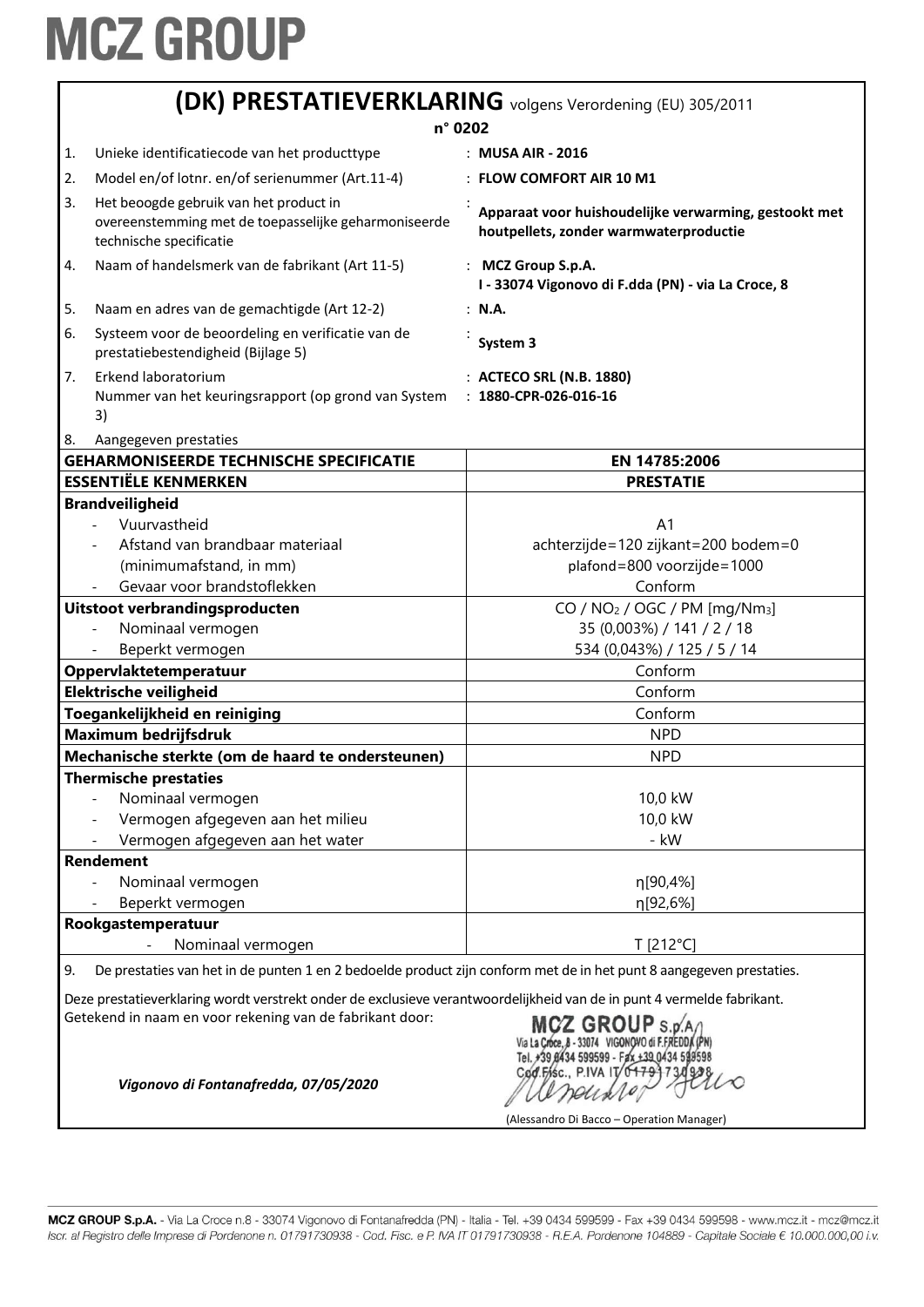| (ES) DECLARACIÓN DE PRESTACIÓN conforme al reglamento (UE) 305/2011 |                                                                                                                                                                                                |                                                                                                                                                                  |
|---------------------------------------------------------------------|------------------------------------------------------------------------------------------------------------------------------------------------------------------------------------------------|------------------------------------------------------------------------------------------------------------------------------------------------------------------|
|                                                                     | n° 0202                                                                                                                                                                                        |                                                                                                                                                                  |
| 1.                                                                  | Código de identificación único del producto-tipo                                                                                                                                               | : MUSA AIR - 2016                                                                                                                                                |
| 2.                                                                  | Modelo y/o nº. de lote y/o nº. de serie (Art.11-4)                                                                                                                                             | : FLOW COMFORT AIR 10 M1                                                                                                                                         |
| 3.                                                                  | Usos previstos del producto de conformidad con las<br>especificaciones técnicas armonizadas correspondientes                                                                                   | : Aparato para calefacción doméstica, alimentado con<br>pellets de madera, sin producción de agua caliente                                                       |
| 4.                                                                  | Nombre o marca registrada del fabricante (Art 11-5)                                                                                                                                            | : MCZ Group S.p.A.<br>I - 33074 Vigonovo di F.dda (PN) - via La Croce, 8                                                                                         |
| 5.                                                                  | Nombre y dirección del mandatario (Art 12-2)                                                                                                                                                   | : N.A.                                                                                                                                                           |
| 6.                                                                  | Sistema de valoración y verificación de la constancia de<br>la prestación (Anexo 5)                                                                                                            | System 3                                                                                                                                                         |
| 7.                                                                  | Laboratorio notificado<br>Número de informe de prueba (según el System 3)                                                                                                                      | : ACTECO SRL (N.B. 1880)<br>$: 1880$ -CPR-026-016-16                                                                                                             |
| 8.                                                                  | Prestaciones declaradas                                                                                                                                                                        |                                                                                                                                                                  |
|                                                                     | <b>ESPECIFICACIÓN TÉCNICA ARMONIZADA</b>                                                                                                                                                       | EN 14785:2006                                                                                                                                                    |
|                                                                     | <b>CARACTERÍSTICAS ESENCIALES</b>                                                                                                                                                              | <b>PRESTACIÓN</b>                                                                                                                                                |
|                                                                     | Seguridad contra incendios<br>Reacción al fuego<br>Distancia de material combustible. (Distancia<br>mínima, en mm)<br>Riesgo de pérdida de combustible<br>Emisiones de productos de combustión | A <sub>1</sub><br>$lado = 200$<br>$fondo = 0$<br>$rev\acute{e}s = 120$<br>$f$ rente=1000<br>techo=800<br>Conforme<br>CO / $NO2$ / OGC / PM [mg/Nm <sub>3</sub> ] |
|                                                                     | Potencia nominal<br>Potencia reducida                                                                                                                                                          | 35 (0,003%) / 141 / 2 / 18<br>534 (0,043%) / 125 / 5 / 14<br>Conforme                                                                                            |
|                                                                     | <b>Temperatura superficial</b><br>Seguridad eléctrica                                                                                                                                          | Conforme                                                                                                                                                         |
|                                                                     | <b>Accesibilidad y limpieza</b>                                                                                                                                                                | Conforme                                                                                                                                                         |
|                                                                     | Presión máxima de trabajo                                                                                                                                                                      | <b>NPD</b>                                                                                                                                                       |
|                                                                     | Resistencia mecánica (de soporte de la chimenea)                                                                                                                                               | <b>NPD</b>                                                                                                                                                       |
|                                                                     | <b>Prestaciones térmicas</b>                                                                                                                                                                   |                                                                                                                                                                  |
|                                                                     | Potencia nominal<br>Potencia suministrada al entorno<br>Potencia cedida al agua                                                                                                                | 10,0 kW<br>10,0 kW<br>- kW                                                                                                                                       |
|                                                                     | Rendimiento                                                                                                                                                                                    |                                                                                                                                                                  |
|                                                                     | Potencia nominal                                                                                                                                                                               | η[90,4%]                                                                                                                                                         |
|                                                                     | Potencia reducida                                                                                                                                                                              | η[92,6%]                                                                                                                                                         |
|                                                                     | Temperatura de humos                                                                                                                                                                           |                                                                                                                                                                  |
|                                                                     | Potencia nominal                                                                                                                                                                               | T [212°C]                                                                                                                                                        |
| 9.                                                                  | La prestación del producto según se establece en los puntos 1 y 2 cumple con las prestaciones declaradas según el punto 8.                                                                     |                                                                                                                                                                  |

Se expide esta declaración de prestación bajo la responsabilidad exclusiva del fabricante, según se establece en el punto 4. Firmado a nombre y por cuenta del fabricante por:

MCZ GROUP S.p.A. Tel. +39,8434 599599 - Fax +39,0434 589598 Cod.Fisc., P.IVA IT/0  $7Q$ andixe, (Alessandro Di Bacco – Operation Manager)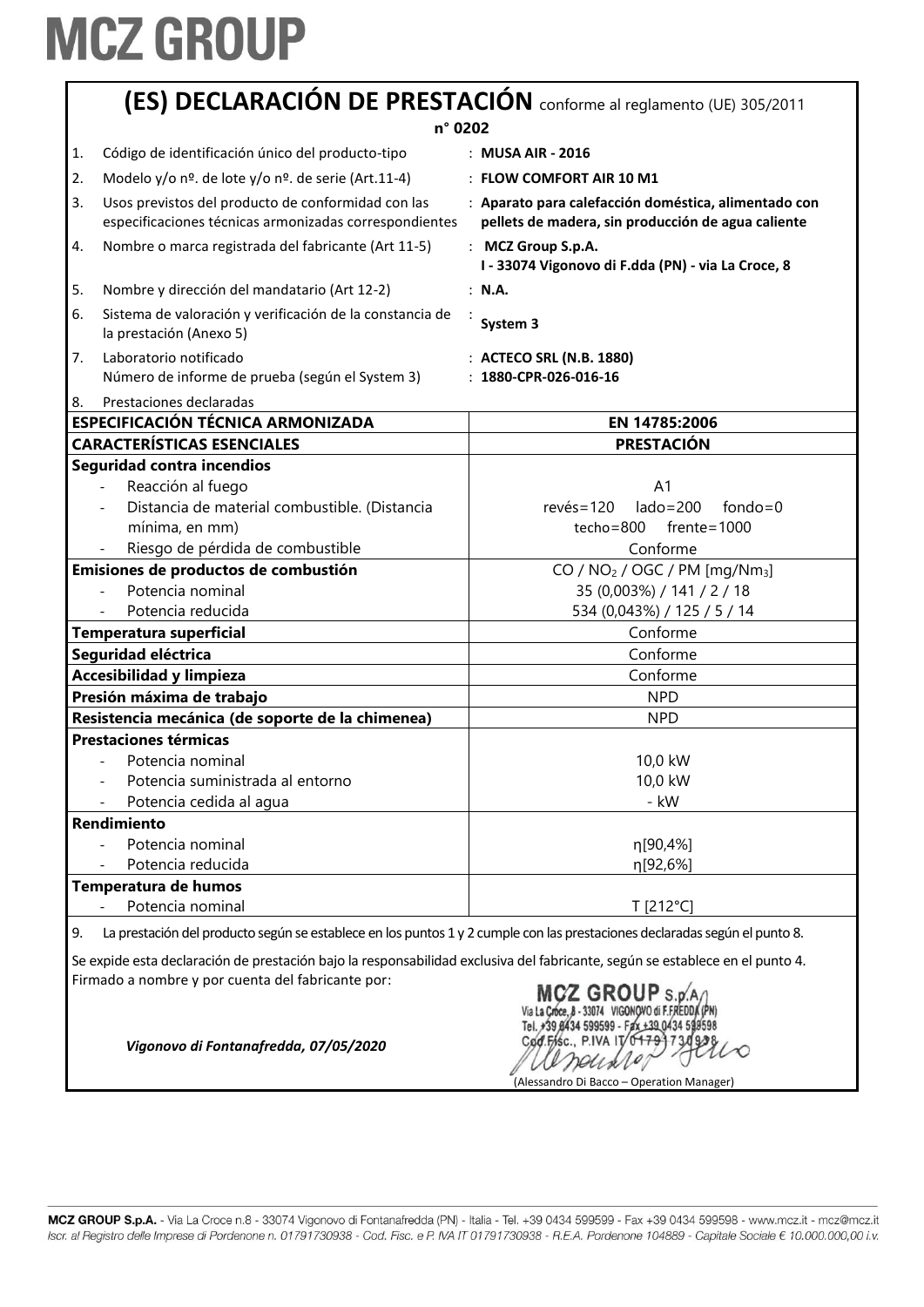|                                                                                                                                                                                                                                                                                                                           | (PT) DECLARAÇÃO DE DESEMPENHO em base com o regulamento (UE) 305/2011                                                                                                                                                                                                             |                                                                                                                                                                                                                                                                          |  |  |
|---------------------------------------------------------------------------------------------------------------------------------------------------------------------------------------------------------------------------------------------------------------------------------------------------------------------------|-----------------------------------------------------------------------------------------------------------------------------------------------------------------------------------------------------------------------------------------------------------------------------------|--------------------------------------------------------------------------------------------------------------------------------------------------------------------------------------------------------------------------------------------------------------------------|--|--|
|                                                                                                                                                                                                                                                                                                                           | n° 0202                                                                                                                                                                                                                                                                           |                                                                                                                                                                                                                                                                          |  |  |
| 1.                                                                                                                                                                                                                                                                                                                        | Código de identificação único do produto-tipo                                                                                                                                                                                                                                     | : MUSA AIR - 2016                                                                                                                                                                                                                                                        |  |  |
| 2.                                                                                                                                                                                                                                                                                                                        | Modelo e/ou nº. lote e/ou nº. série (Art.11-4)                                                                                                                                                                                                                                    | : FLOW COMFORT AIR 10 M1                                                                                                                                                                                                                                                 |  |  |
| 3.                                                                                                                                                                                                                                                                                                                        | respectiva técnica especifica harmonizada                                                                                                                                                                                                                                         | Utilização prevista do produto em conformidade com a : Aparelho para aquecimento doméstico, alimentado com<br>pellets de madeira, sem a produção de água quente                                                                                                          |  |  |
| 4.                                                                                                                                                                                                                                                                                                                        | Nome ou marca registada pelo fabricante (Art 11-5)                                                                                                                                                                                                                                | : MCZ Group S.p.A.<br>I - 33074 Vigonovo di F.dda (PN) - via La Croce, 8                                                                                                                                                                                                 |  |  |
| 5.                                                                                                                                                                                                                                                                                                                        | Nome e endereço do mandatário (Art 12-2)                                                                                                                                                                                                                                          | : N.A.                                                                                                                                                                                                                                                                   |  |  |
| 6.                                                                                                                                                                                                                                                                                                                        | Sistema de avaliação e verificação da regularidade do<br>desempenho (Anexo 5)                                                                                                                                                                                                     | System 3                                                                                                                                                                                                                                                                 |  |  |
| 7.                                                                                                                                                                                                                                                                                                                        | Laboratório notificado<br>Número relação de prova (em base ao System 3)                                                                                                                                                                                                           | : ACTECO SRL (N.B. 1880)<br>$: 1880$ -CPR-026-016-16                                                                                                                                                                                                                     |  |  |
| 8.                                                                                                                                                                                                                                                                                                                        | Desempenhos declarados                                                                                                                                                                                                                                                            |                                                                                                                                                                                                                                                                          |  |  |
|                                                                                                                                                                                                                                                                                                                           | <b>ESPECÍFICA TÉCNICA HARMONIZADA</b>                                                                                                                                                                                                                                             | EN 14785:2006                                                                                                                                                                                                                                                            |  |  |
|                                                                                                                                                                                                                                                                                                                           | <b>CARACTERÍSTICAS ESSENCIAIS</b>                                                                                                                                                                                                                                                 | <b>DESEMPENHO</b>                                                                                                                                                                                                                                                        |  |  |
|                                                                                                                                                                                                                                                                                                                           | Segurança contra incêndio<br>Reação ao Fogo<br>Distância de material combustível (Distância<br>mínima, em mm)<br>Risco de vazamento de combustível<br>Emissões de produtos de combustão<br>Potência nominal<br>Potência reduzida<br>Temperatura superficial<br>Segurança elétrica | A <sub>1</sub><br>$lado = 200$<br>$traseira = 120$<br>$fundo = 0$<br>$teto = 800$<br>$f$ rente=1000<br>Em comformidade<br>CO / $NO2$ / OGC / PM [mg/Nm <sub>3</sub> ]<br>35 (0,003%) / 141 / 2 / 18<br>534 (0,043%) / 125 / 5 / 14<br>Em comformidade<br>Em comformidade |  |  |
|                                                                                                                                                                                                                                                                                                                           | Acessibilidade e limpeza                                                                                                                                                                                                                                                          | Em comformidade                                                                                                                                                                                                                                                          |  |  |
|                                                                                                                                                                                                                                                                                                                           | Máxima pressão de exercício                                                                                                                                                                                                                                                       | <b>NPD</b>                                                                                                                                                                                                                                                               |  |  |
|                                                                                                                                                                                                                                                                                                                           | Resistência mecânica (para suportar a chaminé)<br>Desempenho térmico<br>Potência nominal<br>Potência libertada no ambiente<br>Potência cedida à água                                                                                                                              | <b>NPD</b><br>10,0 kW<br>10,0 kW<br>- kW                                                                                                                                                                                                                                 |  |  |
|                                                                                                                                                                                                                                                                                                                           | Rendimento                                                                                                                                                                                                                                                                        |                                                                                                                                                                                                                                                                          |  |  |
|                                                                                                                                                                                                                                                                                                                           | Potência nominal<br>Potência reduzida                                                                                                                                                                                                                                             | η[90,4%]<br>η[92,6%]                                                                                                                                                                                                                                                     |  |  |
|                                                                                                                                                                                                                                                                                                                           | <b>Temperatura fumos</b>                                                                                                                                                                                                                                                          |                                                                                                                                                                                                                                                                          |  |  |
|                                                                                                                                                                                                                                                                                                                           | Potência nominal                                                                                                                                                                                                                                                                  | T [212°C]                                                                                                                                                                                                                                                                |  |  |
| O desempenho do produto ao qual se referem os pontos 1 e 2 estão em conformidade com o desempenho declarado no ponto 8.<br>9.<br>É emitida a presente declaração de desempenho sob a responsabilidade exclusiva do fabricante referido no ponto 4.<br>Assinado com nome e por conta do fabricante de:<br>MCZ GROUP S.p.A. |                                                                                                                                                                                                                                                                                   |                                                                                                                                                                                                                                                                          |  |  |

Tel. #39 8434 599599 - F2x +39 0434 599598<br>Cod. FASc., P.IVA IT 0+793 7319998<br>/////*DOU de 1.0*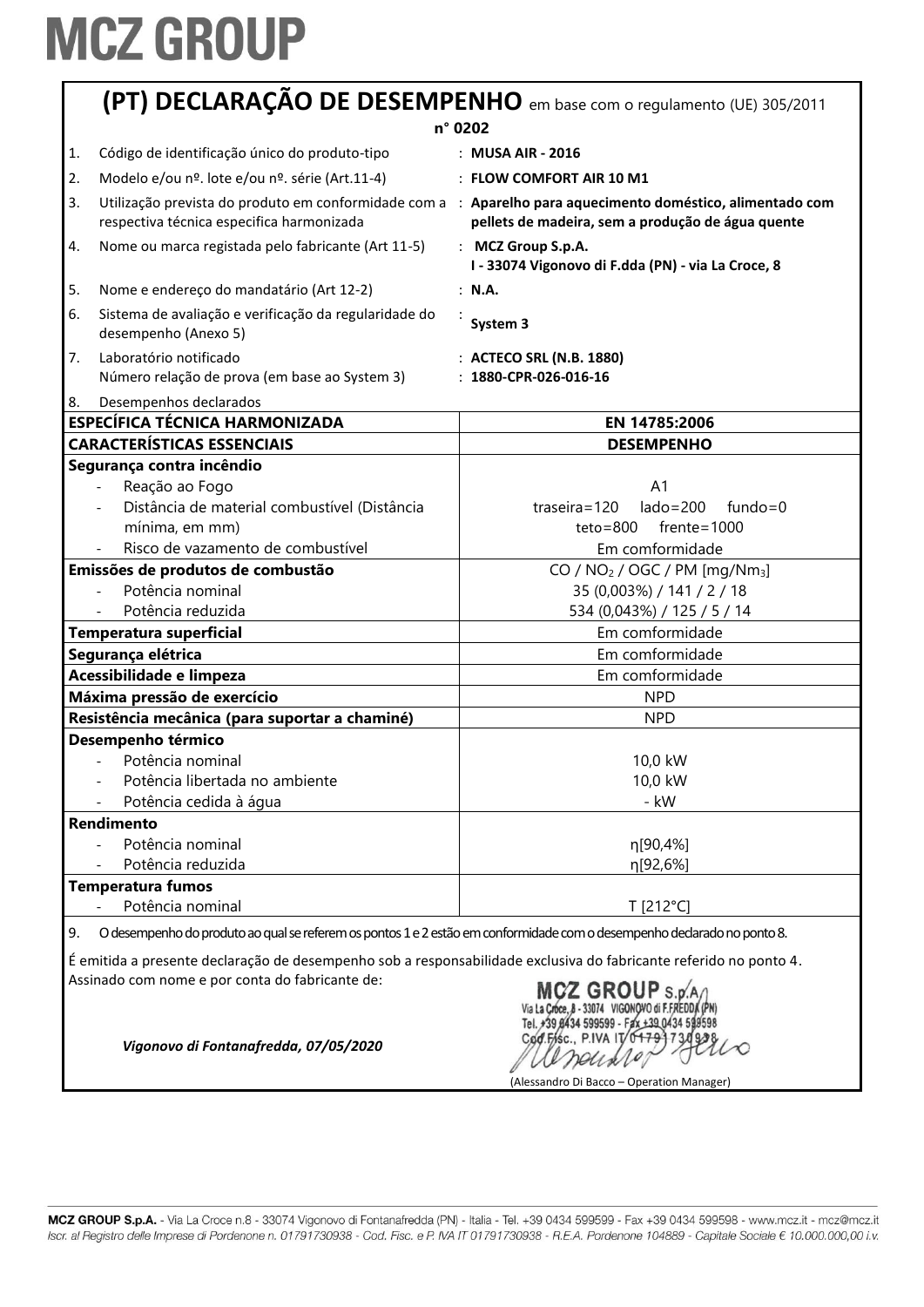|    | <b>(EL) ΔΗΛΩΣΗ ΑΠΟΔΟΣΗΣ</b> Με βάση τον κανονισμό (ΕΕ) 305/2011                                               |                                                                                                 |  |
|----|---------------------------------------------------------------------------------------------------------------|-------------------------------------------------------------------------------------------------|--|
|    |                                                                                                               | n° 0202                                                                                         |  |
| 1. | Μοναδικός κωδικός αναγνώρισης του προϊόντος-<br>τύπου                                                         | <b>MUSA AIR - 2016</b>                                                                          |  |
| 2. | Μοντέλο ή/και αρ. παρτίδας ή/και αύξων αρ. (Άρθρο<br>$11-4)$                                                  | FLOW COMFORT AIR 10 M1                                                                          |  |
| 3. | Προβλεπόμενες χρήσεις του προϊόντος σύμφωνα με<br>τις εναρμονισμένες τεχνικές προδιαγραφές                    | : Συσκευή οικιακής θέρμανσης, τροφοδοτούμενη με πέλετ<br>ξύλου, χωρίς την παραγωγή ζεστού νερού |  |
| 4. | Καταχωρημένη επωνυμία ή εμπορικό σήμα του<br>κατασκευαστή (Άρθρο 11-5)                                        | : MCZ Group S.p.A.<br>I - 33074 Vigonovo di F.dda (PN) - via La Croce, 8                        |  |
| 5. | Όνομα και διεύθυνση του εντολοδόχου (Άρθρο 12-2)                                                              | : N.A.                                                                                          |  |
| 6. | Σύστημα εκτίμησης και επαλήθευσης της<br>σταθερότητας της επίδοσης (Συνημμένο 5)                              | System 3                                                                                        |  |
| 7. | Κοινοποιημένο εργαστήριο<br>Αριθμός αναφοράς της δοκιμής (με βάση το System 3) : 1880-CPR-026-016-16          | : ACTECO SRL (N.B. 1880)                                                                        |  |
| 8. | Δηλωμένες επιδόσεις                                                                                           |                                                                                                 |  |
|    | ΕΝΑΡΜΟΝΙΣΜΈΝΗ ΤΕΧΝΙΚΉ ΠΡΟΔΙΑΓΡΑΦΉ                                                                             | EN 14785:2006                                                                                   |  |
|    | ΒΑΣΙΚΆ ΧΑΡΑΚΤΗΡΙΣΤΙΚΆ                                                                                         | ΕΠΙΔΌΣΕΙΣ                                                                                       |  |
|    | πυρασφάλεια                                                                                                   |                                                                                                 |  |
|    | Αντίδραση στη φωτιά                                                                                           | A <sub>1</sub>                                                                                  |  |
|    | Απόσταση από το καύσιμο υλικό (Ελάχιστη                                                                       | πίσω μέρος=120 πλευρά=200 κάτω μέρος=0                                                          |  |
|    | απόσταση, σε mm)                                                                                              | ταβάνι=800<br>μπροστινό μέρος=1000                                                              |  |
|    | Κίνδυνος διαρροής καυσίμου                                                                                    | Σύμφωνη                                                                                         |  |
|    | Εκπομπές προϊόντων καύσης                                                                                     | CO / $NO2$ / OGC / PM [mg/Nm <sub>3</sub> ]                                                     |  |
|    | Ονομαστική Ισχύς                                                                                              | 35 (0,003%) / 141 / 2 / 18                                                                      |  |
|    | Μειωμένη ισχύς                                                                                                | 534 (0,043%) / 125 / 5 / 14                                                                     |  |
|    | Επιφανειακή θερμοκρασία                                                                                       | Σύμφωνη                                                                                         |  |
|    | Ηλεκτρική ασφάλεια                                                                                            | Σύμφωνη                                                                                         |  |
|    | Πρόσβαση και καθαρισμός                                                                                       | Σύμφωνη                                                                                         |  |
|    | Μέγιστη πίεση λειτουργίας                                                                                     | <b>NPD</b>                                                                                      |  |
|    | Μηχανική αντοχή (για να υποβαστάζει το τζάκι)                                                                 | <b>NPD</b>                                                                                      |  |
|    | Θερμικές επιδόσεις                                                                                            |                                                                                                 |  |
|    | Ονομαστική Ισχύς                                                                                              | 10,0 kW                                                                                         |  |
|    | Ισχύς παραγωγής στο περιβάλλον                                                                                | 10,0 kW                                                                                         |  |
|    | Ισχύς που προσδίδεται στο νερό                                                                                | - kW                                                                                            |  |
|    | Απόδοση                                                                                                       |                                                                                                 |  |
|    | Ονομαστική Ισχύς                                                                                              | η[90,4%]                                                                                        |  |
|    | Μειωμένη ισχύς                                                                                                | η[92,6%]                                                                                        |  |
|    | Θερμοκρασία καπνών                                                                                            |                                                                                                 |  |
|    | Ονομαστική Ισχύς                                                                                              | T [212°C]                                                                                       |  |
| 9. | Η απόδοση του προϊόντος που αναφέρεται στα σημεία 1 και 2 είναι σύμφωνη με τη δηλωμένη απόδοση στο σημείο 8.  |                                                                                                 |  |
|    | Εκδίδεται η παρούσα δήλωση απόδοσης υπό την αποκλειστική ευθύνη του κατασκευαστή που αναφέρεται στο σημείο 4. |                                                                                                 |  |
|    | Υπεγράφη στο όνομα και για λογαριασμό του κατασκευαστή από:                                                   | <b>GROUP</b> S.D.A                                                                              |  |
|    | Vigonovo di Fontanafredda, 07/05/2020                                                                         | 599599 - Fax +39 0434 599598<br>Cod.Fisc., P.IVA IT/0479                                        |  |
|    |                                                                                                               | (Alessandro Di Bacco - Operation Manager)                                                       |  |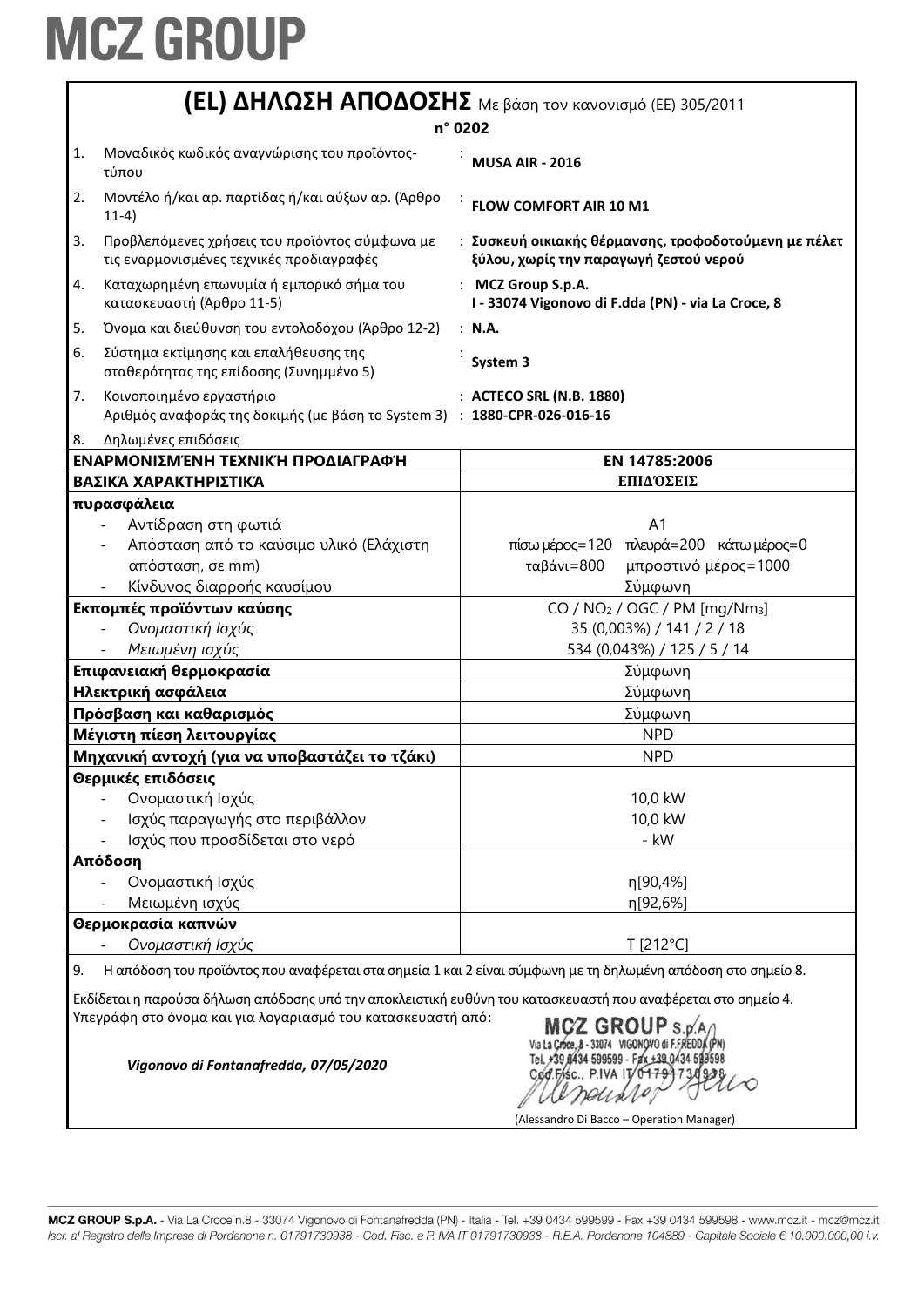|                                                                                                                                                                                                                                                            | (DK) YDEEVNEDEKLARATION   henhold til forordning (EU) 305/2011                                                       |                                                                             |  |
|------------------------------------------------------------------------------------------------------------------------------------------------------------------------------------------------------------------------------------------------------------|----------------------------------------------------------------------------------------------------------------------|-----------------------------------------------------------------------------|--|
| n° 0202                                                                                                                                                                                                                                                    |                                                                                                                      |                                                                             |  |
| 1.                                                                                                                                                                                                                                                         | Produkttypens unikke identifikationskode                                                                             | : MUSA AIR - 2016                                                           |  |
| 2.                                                                                                                                                                                                                                                         | Model og/eller partinr. og/eller serienr (Art.11-4)                                                                  | : FLOW COMFORT AIR 10 M1                                                    |  |
| 3.                                                                                                                                                                                                                                                         | Tilsigtede anvendelser af produktet i<br>overensstemmelse med den pågældende<br>harmoniserede tekniske specifikation | Apparat til boligopvarmning med træpiller, uden<br>produktion af varmt vand |  |
| 4.                                                                                                                                                                                                                                                         | Fabrikantens navn eller registreret varemærke (Art 11- : MCZ Group S.p.A.<br>5)                                      | I - 33074 Vigonovo di F.dda (PN) - via La Croce, 8                          |  |
| 5.                                                                                                                                                                                                                                                         | Navn og adresse på den bemyndigede repræsentant (Art<br>$12-2)$                                                      | <b>N.A.</b>                                                                 |  |
| 6.                                                                                                                                                                                                                                                         | System til vurdering og kontrol af ydeevnens konstans<br>(Bilag 5)                                                   | System 3                                                                    |  |
| 7.                                                                                                                                                                                                                                                         | Notificeret laboratorium                                                                                             | : ACTECO SRL (N.B. 1880)                                                    |  |
|                                                                                                                                                                                                                                                            | Nummer testrapport (baseret på System 3)                                                                             | $: 1880$ -CPR-026-016-16                                                    |  |
| 8.                                                                                                                                                                                                                                                         | Deklarerede ydeevner                                                                                                 |                                                                             |  |
|                                                                                                                                                                                                                                                            | <b>HARMONISERET TEKNISK SPECIFIKATION</b>                                                                            | EN 14785:2006                                                               |  |
|                                                                                                                                                                                                                                                            | <b>VÆSENTLIGE EGENSKABER</b>                                                                                         | <b>YDEEVNE</b>                                                              |  |
|                                                                                                                                                                                                                                                            | <b>Brandsikkerhed</b>                                                                                                |                                                                             |  |
|                                                                                                                                                                                                                                                            | Reaktion på ild                                                                                                      | A <sub>1</sub>                                                              |  |
|                                                                                                                                                                                                                                                            | Afstand fra brændbart materiale (Mindste                                                                             | $side=200$<br>bagside=120<br>$b$ und=0                                      |  |
|                                                                                                                                                                                                                                                            | afstand, i mm)                                                                                                       | $loft = 800$ forside = 1000                                                 |  |
|                                                                                                                                                                                                                                                            | Risiko for udslip af brændsel                                                                                        | I overensstemmelse                                                          |  |
| Emissioner forbrændingsprodukter                                                                                                                                                                                                                           |                                                                                                                      | CO / $NO2$ / OGC / PM [mg/Nm <sub>3</sub> ]                                 |  |
|                                                                                                                                                                                                                                                            | Nominel effekt                                                                                                       | 35 (0,003%) / 141 / 2 / 18                                                  |  |
|                                                                                                                                                                                                                                                            | Nedsat effekt                                                                                                        | 534 (0,043%) / 125 / 5 / 14                                                 |  |
| Overfladetemperatur                                                                                                                                                                                                                                        |                                                                                                                      | I overensstemmelse                                                          |  |
|                                                                                                                                                                                                                                                            | <b>Elektrisk sikkerhed</b>                                                                                           | I overensstemmelse                                                          |  |
|                                                                                                                                                                                                                                                            | <b>Tilgængelighed og rengøring</b>                                                                                   | I overensstemmelse                                                          |  |
|                                                                                                                                                                                                                                                            | <b>Maksimalt driftstryk</b>                                                                                          | <b>NPD</b>                                                                  |  |
|                                                                                                                                                                                                                                                            | Mekanisk styrke (til at støtte skorstenen)                                                                           | <b>NPD</b>                                                                  |  |
|                                                                                                                                                                                                                                                            | <b>Termiske ydeevner</b>                                                                                             |                                                                             |  |
|                                                                                                                                                                                                                                                            | Nominel effekt                                                                                                       | 10,0 kW                                                                     |  |
|                                                                                                                                                                                                                                                            | Effekt overført til omgivelserne                                                                                     | 10,0 kW                                                                     |  |
|                                                                                                                                                                                                                                                            | Effekt overført til vandet                                                                                           | - kW                                                                        |  |
| Ydelse                                                                                                                                                                                                                                                     |                                                                                                                      |                                                                             |  |
|                                                                                                                                                                                                                                                            | Nominel effekt<br>Nedsat effekt                                                                                      | η[90,4%]                                                                    |  |
|                                                                                                                                                                                                                                                            | Røggastemperatu                                                                                                      | η[92,6%]                                                                    |  |
|                                                                                                                                                                                                                                                            | Nominel effekt                                                                                                       | T [212°C]                                                                   |  |
| 9.                                                                                                                                                                                                                                                         |                                                                                                                      |                                                                             |  |
| Ydeevnen for det produkt, der er anført i punkt 1 og 2, er i overensstemmelse med den deklarerede ydeevne i punkt 8.                                                                                                                                       |                                                                                                                      |                                                                             |  |
| Denne ydeevnedeklaration udstedes på eneansvar af den fabrikant, der er anført i punkt 4.<br>Underskrevet for fabrikanten og på dennes vegne af:<br>MCZ GROUP S.D.<br>Via La Croce, 8 - 33074 VIGONOVO di F.FREDE<br>Tel. #39 £434 599599 - Fax +39 0434 5 |                                                                                                                      |                                                                             |  |
|                                                                                                                                                                                                                                                            | Cød.Fisc., P.IVA IT/0479<br>Vigonovo di Fontanafredda, 07/05/2020<br>(Alessandro Di Bacco – Operation Manager)       |                                                                             |  |

MCZ GROUP S.p.A. - Via La Croce n.8 - 33074 Vigonovo di Fontanafredda (PN) - Italia - Tel. +39 0434 599599 - Fax +39 0434 599598 - www.mcz.it - mcz@mcz.it Iscr. al Registro delle Imprese di Pordenone n. 01791730938 - Cod. Fisc. e P. IVA IT 01791730938 - R.E.A. Pordenone 104889 - Capitale Sociale € 10.000.000,00 i.v.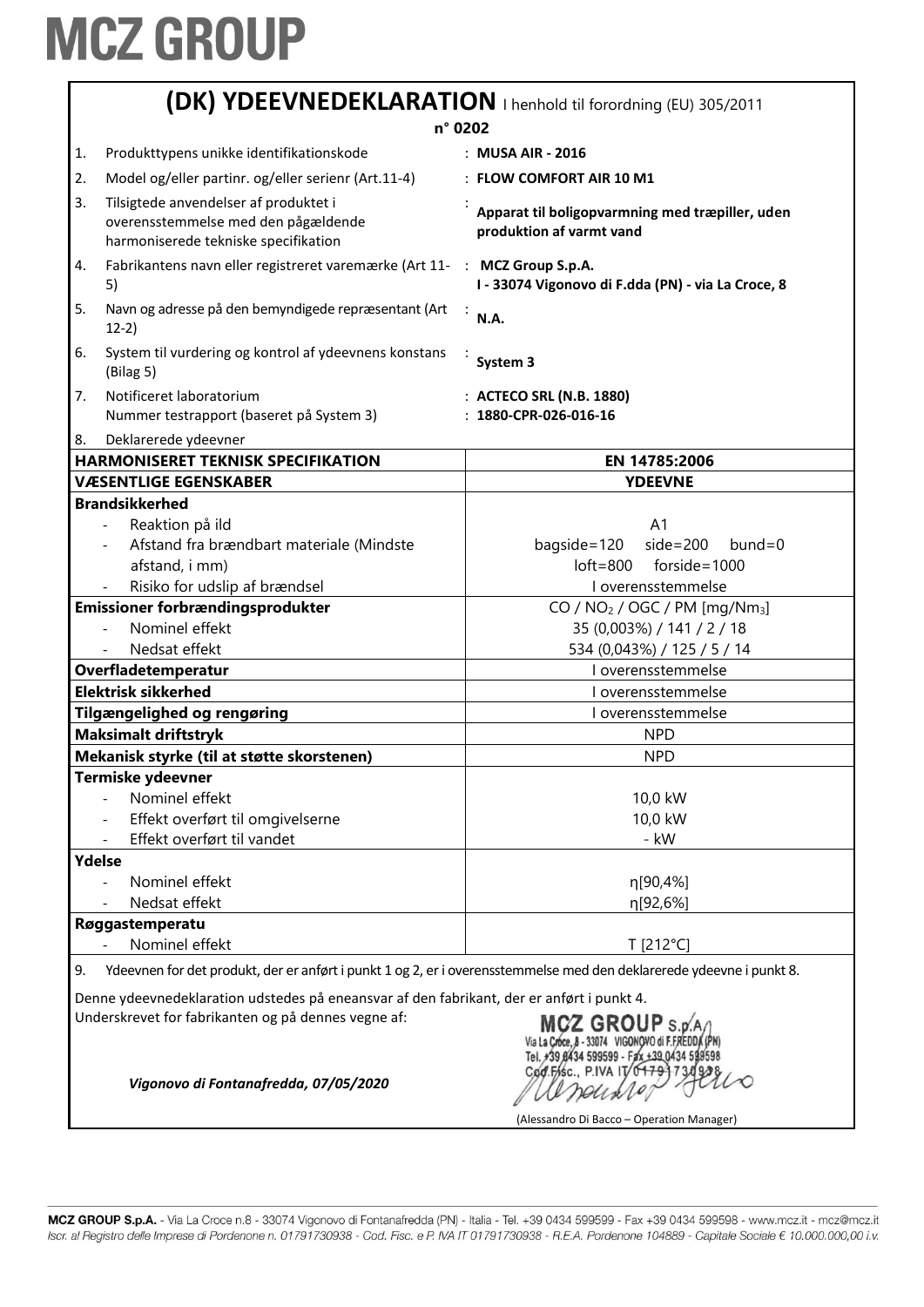|                                                                                                                              | (SV) PRESTANDADEKLARATION Enlighet med förordningen (EU) 305/2011                                                                                           |                                                                                                     |  |
|------------------------------------------------------------------------------------------------------------------------------|-------------------------------------------------------------------------------------------------------------------------------------------------------------|-----------------------------------------------------------------------------------------------------|--|
|                                                                                                                              |                                                                                                                                                             | n° 0202                                                                                             |  |
| 1.                                                                                                                           | Unik identifikationskod för produkttypen                                                                                                                    | : MUSA AIR - 2016                                                                                   |  |
| 2.                                                                                                                           | Modell och/eller partinummer och/eller serienr.<br>$(Art.11-4)$                                                                                             | FLOW COMFORT AIR 10 M1                                                                              |  |
| 3.                                                                                                                           | Avsedd användning av produkten i enlighet med de<br>tillämpliga harmoniserade tekniska specifikationerna                                                    | : Apparater för uppvärmning av bostäder, som drivs med<br>träpellets, utan produktion av varmvatten |  |
| 4.                                                                                                                           | Namn eller märke som registrerats av tillverkaren (Art<br>$11-5)$                                                                                           | : MCZ Group S.p.A.<br>I - 33074 Vigonovo di F.dda (PN) - via La Croce, 8                            |  |
| 5.                                                                                                                           | Ombudets namn och adress (Art 12-2)                                                                                                                         | : N.A.                                                                                              |  |
| 6.                                                                                                                           | System för bedömning och kontroll av den fortlöpande :<br>prestandan (Bilaga 5)                                                                             | System 3                                                                                            |  |
| 7.                                                                                                                           | Deklarerat laboratorium<br>Nr. provrapport (baserat på System 3)                                                                                            | : ACTECO SRL (N.B. 1880)<br>$: 1880$ -CPR-026-016-16                                                |  |
| 8.                                                                                                                           | Deklarerade prestationer                                                                                                                                    |                                                                                                     |  |
|                                                                                                                              | <b>HARMONISERAD TEKNISK SPECIFIKATION</b>                                                                                                                   | EN 14785:2006                                                                                       |  |
|                                                                                                                              | <b>GRUNDLÄGGANDE EGENSKAPER</b>                                                                                                                             | <b>PRESTANDA</b>                                                                                    |  |
|                                                                                                                              | <b>Brandsäkerhet</b><br>Reaktion vid brand                                                                                                                  | A <sub>1</sub>                                                                                      |  |
|                                                                                                                              | Avstånd från brännbart material                                                                                                                             | $sida = 200$<br>$bak = 120$<br>$bottom = 0$                                                         |  |
|                                                                                                                              | (Minimiavstånd, i mm)                                                                                                                                       | $tak = 800$<br>$frame = 1000$                                                                       |  |
|                                                                                                                              | Risk för bränslespill                                                                                                                                       | Överensstämmer                                                                                      |  |
|                                                                                                                              | Utsläpp av förbränningsprodukter                                                                                                                            | CO / $NO2$ / OGC / PM [mg/Nm <sub>3</sub> ]                                                         |  |
|                                                                                                                              | nominell effekt<br>$\sim$                                                                                                                                   | 35 (0,003%) / 141 / 2 / 18                                                                          |  |
|                                                                                                                              | reducerad effekt                                                                                                                                            | 534 (0,043%) / 125 / 5 / 14                                                                         |  |
|                                                                                                                              | <b>Ytans temperatur</b>                                                                                                                                     | Överensstämmer                                                                                      |  |
|                                                                                                                              | <b>Elsäkerhet</b>                                                                                                                                           | Överensstämmer                                                                                      |  |
|                                                                                                                              | Tillgänglighet och rengöring                                                                                                                                | Överensstämmer                                                                                      |  |
|                                                                                                                              | <b>Maximalt arbetstryck</b>                                                                                                                                 | <b>NPD</b>                                                                                          |  |
|                                                                                                                              | Mekanisk hållfasthet (för att stödja kaminen)                                                                                                               | <b>NPD</b>                                                                                          |  |
|                                                                                                                              | <b>Termisk prestanda</b>                                                                                                                                    |                                                                                                     |  |
|                                                                                                                              | Nominell effekt                                                                                                                                             | 10,0 kW                                                                                             |  |
|                                                                                                                              | Effekt som ges till omgivningen                                                                                                                             | 10,0 kW                                                                                             |  |
|                                                                                                                              | Effekt som överförs till vattnet                                                                                                                            | - kW                                                                                                |  |
|                                                                                                                              | <b>Avkastning</b>                                                                                                                                           |                                                                                                     |  |
|                                                                                                                              | nominell effekt                                                                                                                                             | η[90,4%]                                                                                            |  |
|                                                                                                                              | reducerad effekt                                                                                                                                            | η[92,6%]                                                                                            |  |
|                                                                                                                              | Röktemperatur                                                                                                                                               |                                                                                                     |  |
|                                                                                                                              | nominell effekt                                                                                                                                             | T [212°C]                                                                                           |  |
| Prestandan hos den produkt som avses i punkterna 1 och 2 överensstämmer med den prestanda som deklareras i<br>9.<br>punkt 8. |                                                                                                                                                             |                                                                                                     |  |
|                                                                                                                              | Denna prestandadeklaration lämnas under det egna ansvaret hos tillverkaren som avses i punkt 4.<br>Undertecknat med namn och på uppdrag av tillverkaren av: | $MCZ$ GROUP S.p.A                                                                                   |  |

*Vigonovo di Fontanafredda, 07/05/2020*

Via La Croce, 8 - 33074 VIGONOVO DI F.FREDUA (FN)<br>Tel. +39 8434 599599 - Fax +39 0434 599598<br>Cod. Frsc., P.IVA IT 0+79 3730 928

(Alessandro Di Bacco – Operation Manager)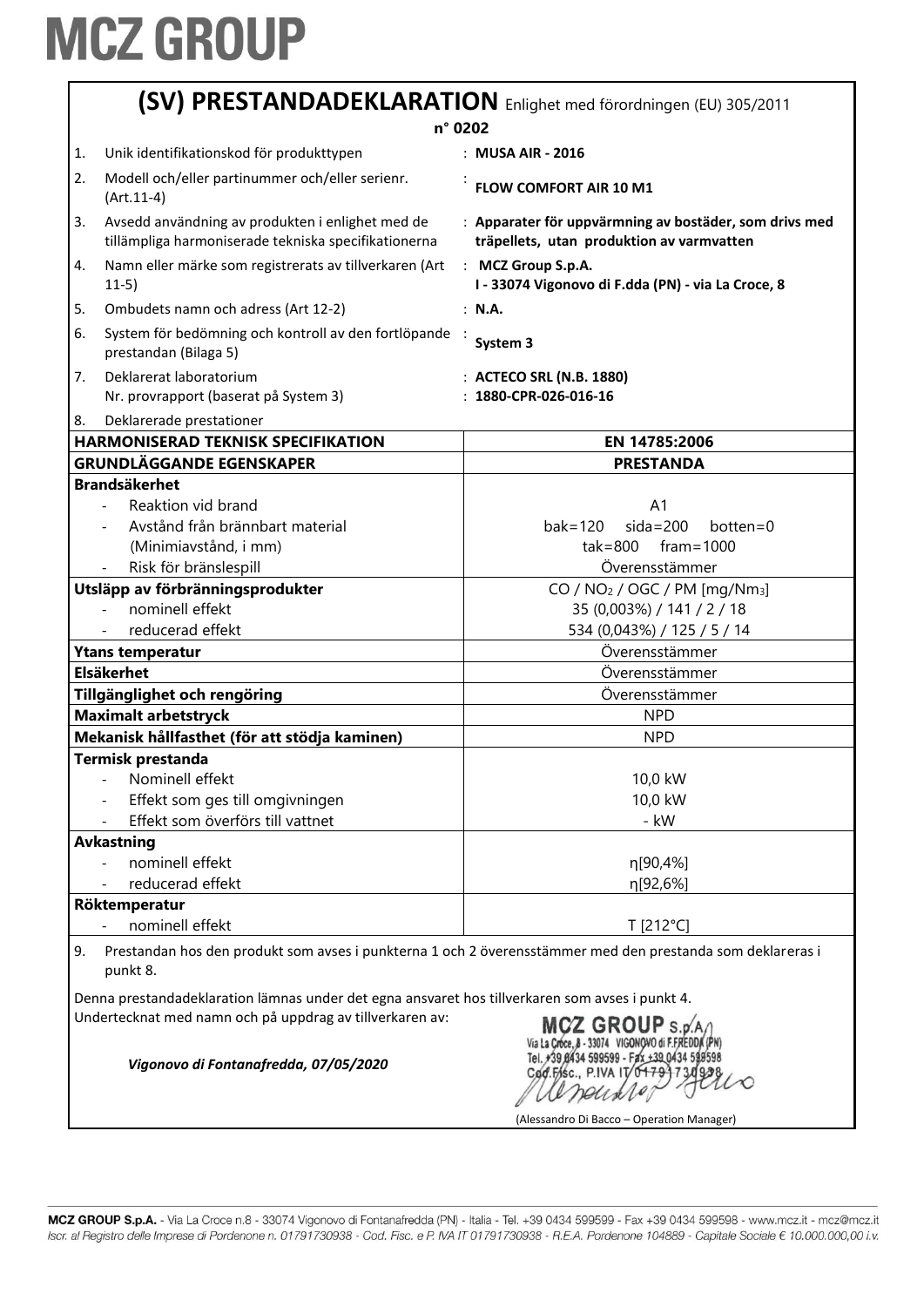|                            | (PL) DEKLARACJA WŁAŚCIWOŚCI UŻYTKOWYCH                                                                   |                                                                                                                    |  |
|----------------------------|----------------------------------------------------------------------------------------------------------|--------------------------------------------------------------------------------------------------------------------|--|
|                            | Na podstawie rozporządzenia (UE) 305/2011                                                                |                                                                                                                    |  |
|                            | n° 0202                                                                                                  |                                                                                                                    |  |
| 1.                         | Unikalny identyfikator typu wyrobu                                                                       | : MUSA AIR - 2016                                                                                                  |  |
| 2.                         | Model i/lub nr partia i/lub nr serii (Art.11-4)                                                          | $:$ FLOW COMFORT AIR 10 M1                                                                                         |  |
| 3.                         | Zamierzone zastosowania produktu zgodnie z mającą<br>zastosowanie zharmonizowaną specyfikacją techniczną | : Urządzenie do ogrzewania gospodarstw domowych,<br>zasilane drewnianymi peletami, bez wytwarzania ciepłej<br>wody |  |
| 4.                         | Nazwa lub znak towarowy producenta (Art 11-5)                                                            | : MCZ Group S.p.A.<br>I - 33074 Vigonovo di F.dda (PN) - via La Croce, 8                                           |  |
| 5.                         | Nazwa i adres przedstawiciela (Art 12-2)                                                                 | : N.A.                                                                                                             |  |
| 6.                         | System oceny i weryfikacji stałości właściwości<br>użytkowych (Załącznik 5)                              | System 3                                                                                                           |  |
| 7.                         | Notyfikowane laboratorium<br>Numer raportu z badań testowych (na podstawie Systemu 3)                    | : ACTECO SRL (N.B. 1880)<br>$: 1880$ -CPR-026-016-16                                                               |  |
| 8.                         | Deklarowane osiągi                                                                                       |                                                                                                                    |  |
|                            | Zharmonizowana specyfikacja techniczna                                                                   | EN 14785:2006                                                                                                      |  |
|                            | Podstawowe właściwości                                                                                   | Osiągi                                                                                                             |  |
|                            | Bezpieczeństwo przeciwpożarowe                                                                           | A <sub>1</sub>                                                                                                     |  |
|                            | Reakcja na ogień                                                                                         | bok=200<br>tył=120<br>$spód=0$                                                                                     |  |
|                            | Odległość od mat. zł. (Odległość minimalna, w mm)                                                        | sufit=800<br>$przód = 1000$                                                                                        |  |
|                            | Ryzyka rozlania paliwa                                                                                   | Zgodny                                                                                                             |  |
|                            | Emisja produktów spalania                                                                                | $CO / NO2 / OGC / PM [mg/Nm3]$                                                                                     |  |
|                            | Moc znamionowa                                                                                           | 35 (0,003%) / 141 / 2 / 18                                                                                         |  |
|                            | Moc zmniejszona                                                                                          | 534 (0,043%) / 125 / 5 / 14                                                                                        |  |
| Temperatura na powierzchni |                                                                                                          | Zgodny                                                                                                             |  |
| Bezpieczeństwo elektryczne |                                                                                                          | Zgodny                                                                                                             |  |
|                            | Dostępność i czyszczenie                                                                                 | Zgodny                                                                                                             |  |
| Maksymalne ciśnienie pracy |                                                                                                          | <b>NPD</b>                                                                                                         |  |
|                            | Wytrzymałość mechaniczna (wspieranie komina)                                                             | <b>NPD</b>                                                                                                         |  |
|                            | Wydajność cieplna                                                                                        |                                                                                                                    |  |
|                            | Moc znamionowa                                                                                           | 10,0 kW                                                                                                            |  |
|                            | Moc przekazywana do otoczenia                                                                            | 10,0 kW                                                                                                            |  |
|                            | Moc przekazywana do wody                                                                                 | - kW                                                                                                               |  |
|                            | Wydajność                                                                                                |                                                                                                                    |  |
|                            | Moc znamionowa                                                                                           | η[90,4%]                                                                                                           |  |
|                            | Moc zmniejszona                                                                                          | η[92,6%]                                                                                                           |  |
|                            | Temperatura spalin                                                                                       |                                                                                                                    |  |
|                            | Moc znamionowa                                                                                           | T [212°C]                                                                                                          |  |
| 9.                         |                                                                                                          | Wydajność produktu, o którym mowa w pkt. 1 i 2 jest zgodna z deklarowanymi właściwościami użytkowymi w pkt 8.      |  |
|                            |                                                                                                          | Niniejszą deklarację właściwości użytkowych wystawia się na wyłączną odpowiedzialność producenta, o którym mowa w  |  |
| pkt 4.                     | Podpisano w imieniu i na rzecz producenta, przez:                                                        | CZ GROUP S.D.A<br>599599 - Fax +39 0434 598598<br>Cad.Fisc., P.IVA IT/0179                                         |  |
|                            | Vigonovo di Fontanafredda, 07/05/2020<br>(Alessandro Di Bacco – Operation Manager)                       |                                                                                                                    |  |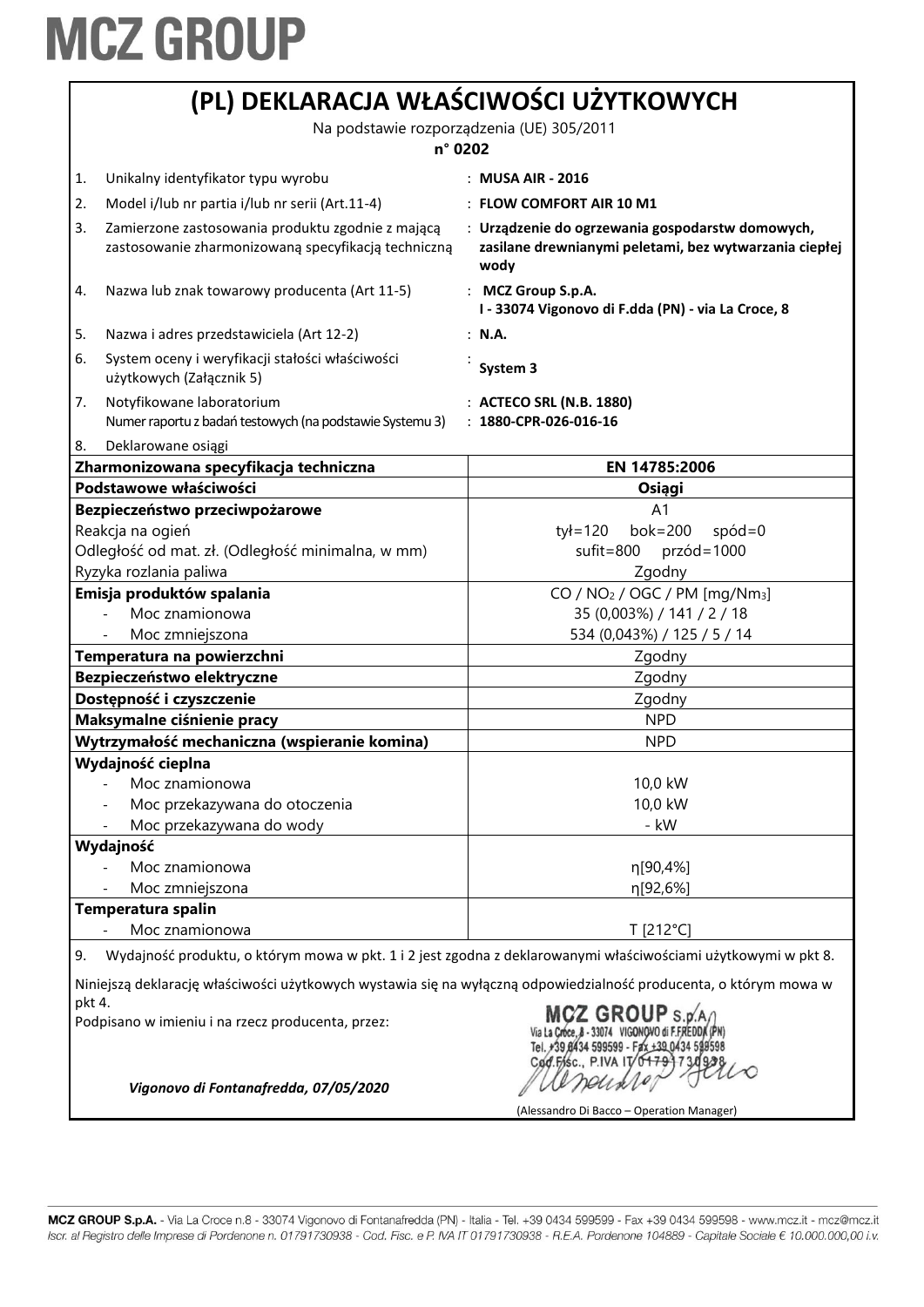|                                                                                                                                                                                 | (SL) IZJAVA O ZMOGLJIVOSTIH Glede na določila (UE) 305/2011                                                                 |                                                                                                                |  |
|---------------------------------------------------------------------------------------------------------------------------------------------------------------------------------|-----------------------------------------------------------------------------------------------------------------------------|----------------------------------------------------------------------------------------------------------------|--|
|                                                                                                                                                                                 |                                                                                                                             | n° 0202                                                                                                        |  |
| 1.                                                                                                                                                                              | Specifična kodna oznaka izdelka-tipa                                                                                        | : MUSA AIR - 2016                                                                                              |  |
| 2.                                                                                                                                                                              | Model in/ali št. partije in/ali št. serije (Art.11-4)                                                                       | : FLOW COMFORT AIR 10 M1                                                                                       |  |
| 3.                                                                                                                                                                              | Predvidena uporaba izdelka glede na ustrezno skladno<br>tehnično normo                                                      | : Naprava za hišno ogrevanje na lesene pelete, brez<br>proizvajanja tople vode                                 |  |
| 4.                                                                                                                                                                              | Ime in znamka, ki ju je proizvajalec registriral (Art 11-5)                                                                 | : MCZ Group S.p.A.<br>I - 33074 Vigonovo di F.dda (PN) - via La Croce, 8                                       |  |
| 5.                                                                                                                                                                              | Ime in naslov zastopnika (Art 12-2)                                                                                         | : N.A.                                                                                                         |  |
| 6.                                                                                                                                                                              | Sistem ocenjevanja in preverjanja konstantnosti<br>lastnosti (Priloga 5)                                                    | System 3                                                                                                       |  |
| 7.                                                                                                                                                                              | Priglašeni laboratorij<br>Število poročila o preizkusu (glede na Sistem 3)                                                  | : ACTECO SRL (N.B. 1880)<br>: 1880-CPR-026-016-16                                                              |  |
| 8.                                                                                                                                                                              | Navedene zmogljivosti                                                                                                       |                                                                                                                |  |
|                                                                                                                                                                                 | SKLADNA TEHNIČNA SPECIFIKA                                                                                                  | EN 14785:2006                                                                                                  |  |
|                                                                                                                                                                                 | <b>BISTVENE ZNAČILNOSTI</b>                                                                                                 | <b>ZMOGLJIVOST</b>                                                                                             |  |
|                                                                                                                                                                                 | Požarna varnost<br>Reakcija na ogenj<br>Razdalja od gorlj. mat. (Minimalna razdalja, v<br>mm)<br>Rizik od ispuštanja goriva | A <sub>1</sub><br>stransko=200<br>$zadaj = 120$<br>$spodaj=0$<br>$strop = 800$<br>spredaj = $1000$<br>U skladu |  |
|                                                                                                                                                                                 | Ispuštanje produkata izgaranja                                                                                              | $CO / NO2 / OGC / PM [mg/Nm3]$                                                                                 |  |
|                                                                                                                                                                                 | Nazivna snaga                                                                                                               | 35 (0,003%) / 141 / 2 / 18                                                                                     |  |
|                                                                                                                                                                                 | Smanjena snaga                                                                                                              | 534 (0,043%) / 125 / 5 / 14                                                                                    |  |
| Površinska temperatura                                                                                                                                                          |                                                                                                                             | U skladu                                                                                                       |  |
| Električna sigurnost                                                                                                                                                            |                                                                                                                             | U skladu                                                                                                       |  |
| Pristupačnost i čišćenje                                                                                                                                                        |                                                                                                                             | U skladu                                                                                                       |  |
|                                                                                                                                                                                 | Maksimalni radni tlak                                                                                                       | <b>NPD</b>                                                                                                     |  |
| Mehanička čvrstoća (da bi poduprijela kamin)<br><b>NPD</b>                                                                                                                      |                                                                                                                             |                                                                                                                |  |
|                                                                                                                                                                                 | Toplinska svojstva<br>Nazivna snaga                                                                                         | 10,0 kW                                                                                                        |  |
|                                                                                                                                                                                 | Izlazna snaga okruženja                                                                                                     | 10,0 kW                                                                                                        |  |
|                                                                                                                                                                                 | Snaga prenesena na vodu                                                                                                     | - kW                                                                                                           |  |
|                                                                                                                                                                                 | <b>Performanse</b>                                                                                                          |                                                                                                                |  |
|                                                                                                                                                                                 | Nazivna snaga                                                                                                               | n[90,4%]                                                                                                       |  |
|                                                                                                                                                                                 | Smanjena snaga                                                                                                              | η[92,6%]                                                                                                       |  |
|                                                                                                                                                                                 | Temperatura dima                                                                                                            |                                                                                                                |  |
|                                                                                                                                                                                 | Nazivna snaga                                                                                                               | T [212°C]                                                                                                      |  |
| 9.                                                                                                                                                                              | Performansa proizvoda iz točke 1. i 2. je u skladu s deklariranom performansom iz točke 8.                                  |                                                                                                                |  |
|                                                                                                                                                                                 | Ova izjava o performansama se izdaje u isključivoj odgovornosti proizvođača ako pod točkom 4.                               |                                                                                                                |  |
| Potpisano u ime i za proizvođača od strane:<br>MCZ GROUP s.p.<br>Cad.Fisc., P.IVA IT/0179<br>Vigonovo di Fontanafredda, 07/05/2020<br>(Alessandro Di Bacco – Operation Manager) |                                                                                                                             |                                                                                                                |  |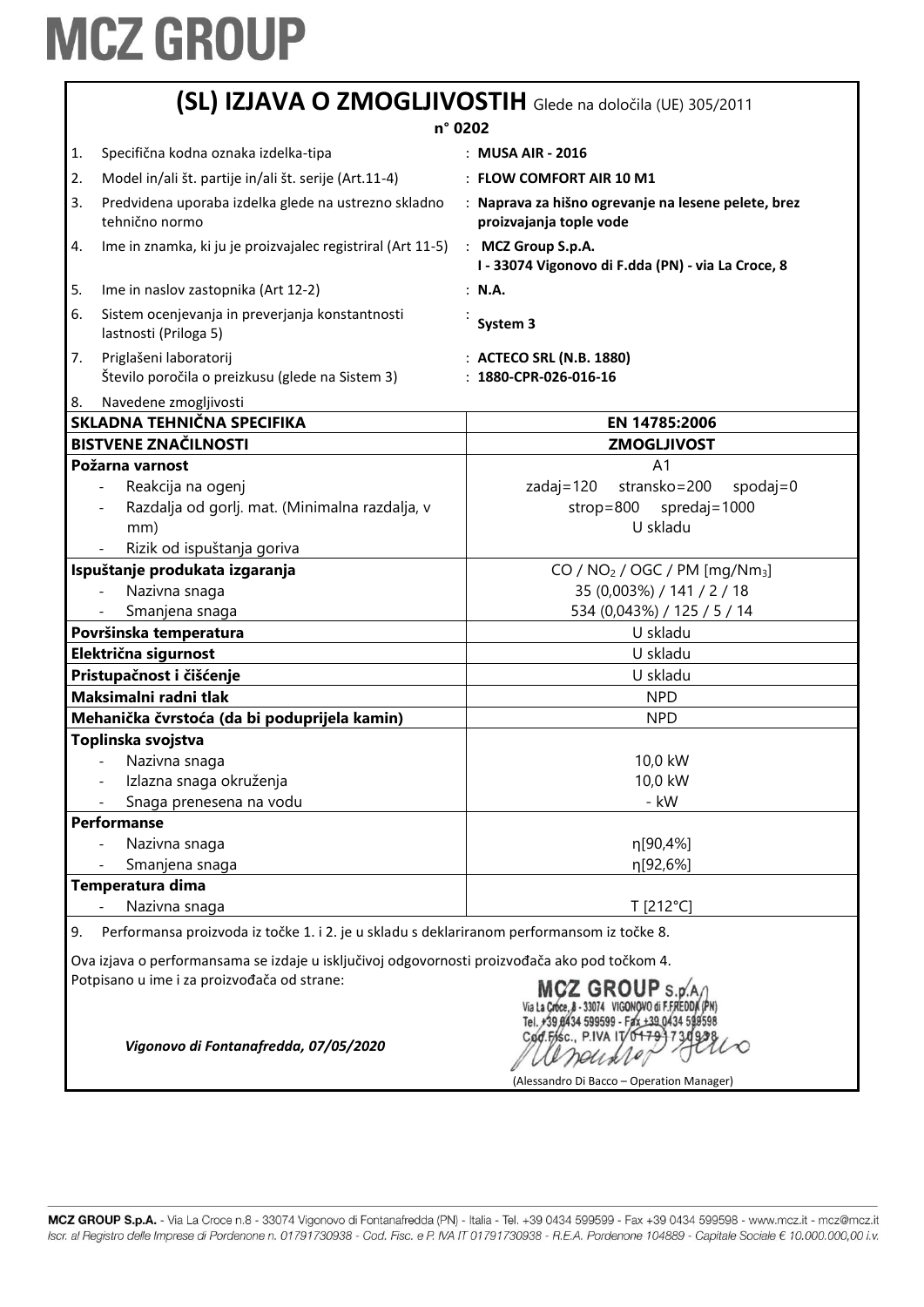| (HR) IZJAVA O UČINKOVITOSTI Prema uredbi (UE) 305/2011                                                                                                               |                                                                                                                                          |                                                                                                   |  |  |
|----------------------------------------------------------------------------------------------------------------------------------------------------------------------|------------------------------------------------------------------------------------------------------------------------------------------|---------------------------------------------------------------------------------------------------|--|--|
|                                                                                                                                                                      |                                                                                                                                          | n° 0202                                                                                           |  |  |
| 1.                                                                                                                                                                   | Jedinstveni identifikator proizvoda-tipa                                                                                                 | : MUSA AIR - 2016                                                                                 |  |  |
| 2.                                                                                                                                                                   | Model i/ili br. grupe proizvoda i/ili br. serije (Art.11-4)                                                                              | : FLOW COMFORT AIR 10 M1                                                                          |  |  |
| 3.                                                                                                                                                                   | Namjenska uporaba proizvoda u skladu sa važećim<br>tehničkim specifikacijama                                                             | : Aparat za kućansko grijanje, napajan drvenim peletom,<br>bez proizvođenja tople vode            |  |  |
| 4.                                                                                                                                                                   | Ime ili zaštitni znak proizvođača (Art 11-5)                                                                                             | : MCZ Group S.p.A.<br>I - 33074 Vigonovo di F.dda (PN) - via La Croce, 8                          |  |  |
| 5.                                                                                                                                                                   | Ime i adresa zastupnika (Art 12-2)                                                                                                       | : N.A.                                                                                            |  |  |
| 6.                                                                                                                                                                   | Sustav ocjenjivanja i provjere stalnosti (Prilog 5)                                                                                      | $:$ System 3                                                                                      |  |  |
| 7.                                                                                                                                                                   | Obaviješteni laboratorij<br>Broj probnog izvješća (na osnovu Systema 3)                                                                  | : ACTECO SRL (N.B. 1880)<br>: 1880-CPR-026-016-16                                                 |  |  |
| 8.                                                                                                                                                                   | Izjavljene performanse                                                                                                                   |                                                                                                   |  |  |
|                                                                                                                                                                      | <b>TEHNIČKA SPECIFIKACIJA</b>                                                                                                            | EN 14785:2006                                                                                     |  |  |
|                                                                                                                                                                      | OSNOVNE ZNAČAJKE                                                                                                                         | <b>PERFORMANSE</b>                                                                                |  |  |
|                                                                                                                                                                      | Sigurnost od požara<br>Požarna otpornost<br>Udaljenost od goriva (Minimalna udaljenost,<br>izražena u mm)<br>Tveganje za razlitje goriva | A <sub>1</sub><br>bočno=200<br>pozadi=120<br>$dno = 0$<br>$strop=800$<br>sprijeda=1000<br>Ustreza |  |  |
| Izpusti produktov zgorevanja                                                                                                                                         |                                                                                                                                          | CO / $NO2$ / OGC / PM [mg/Nm <sub>3</sub> ]                                                       |  |  |
|                                                                                                                                                                      | Nominalna moč                                                                                                                            | 35 (0,003%) / 141 / 2 / 18                                                                        |  |  |
|                                                                                                                                                                      | Zmanjšana moč                                                                                                                            | 534 (0,043%) / 125 / 5 / 14                                                                       |  |  |
|                                                                                                                                                                      | Temperatura na površini                                                                                                                  | Ustreza                                                                                           |  |  |
| Električna varnost                                                                                                                                                   |                                                                                                                                          | Ustreza                                                                                           |  |  |
| Dostopnost in čiščenje                                                                                                                                               |                                                                                                                                          | Ustreza                                                                                           |  |  |
| Maksimalni delovni pritisk                                                                                                                                           |                                                                                                                                          | <b>NPD</b>                                                                                        |  |  |
| Mehanska upornost (za podporo kamina)                                                                                                                                |                                                                                                                                          | <b>NPD</b>                                                                                        |  |  |
|                                                                                                                                                                      | <b>Termične lastnosti</b><br>Nominalna moč<br>Uporabna moč za okolje<br>Moč vode                                                         | 10,0 kW<br>10,0 kW<br>- kW                                                                        |  |  |
|                                                                                                                                                                      | <b>Izkoristek</b><br>Nominalna moč                                                                                                       | η[90,4%]                                                                                          |  |  |
|                                                                                                                                                                      | Zmanjšana moč                                                                                                                            | η[92,6%]                                                                                          |  |  |
|                                                                                                                                                                      | Temperatura dimnih plinov                                                                                                                |                                                                                                   |  |  |
|                                                                                                                                                                      | Nominalna moč                                                                                                                            | T [212°C]                                                                                         |  |  |
| 9.                                                                                                                                                                   | Zmogljivost izdelka, navedena v toškah 1 in 2 je skladna z navedeno zmogljivostjo v točki 8.                                             |                                                                                                   |  |  |
| Za izdajo te deklaracije je odgovoren izrecno proizvajalec, naveden v točki 4.                                                                                       |                                                                                                                                          |                                                                                                   |  |  |
| V imenu proizvajalca podpisal:<br>MCZ GROUP S.p.<br>200 Fisc., P.IVA IT/0179-1<br>Vigonovo di Fontanafredda, 07/05/2020<br>(Alessandro Di Bacco – Operation Manager) |                                                                                                                                          |                                                                                                   |  |  |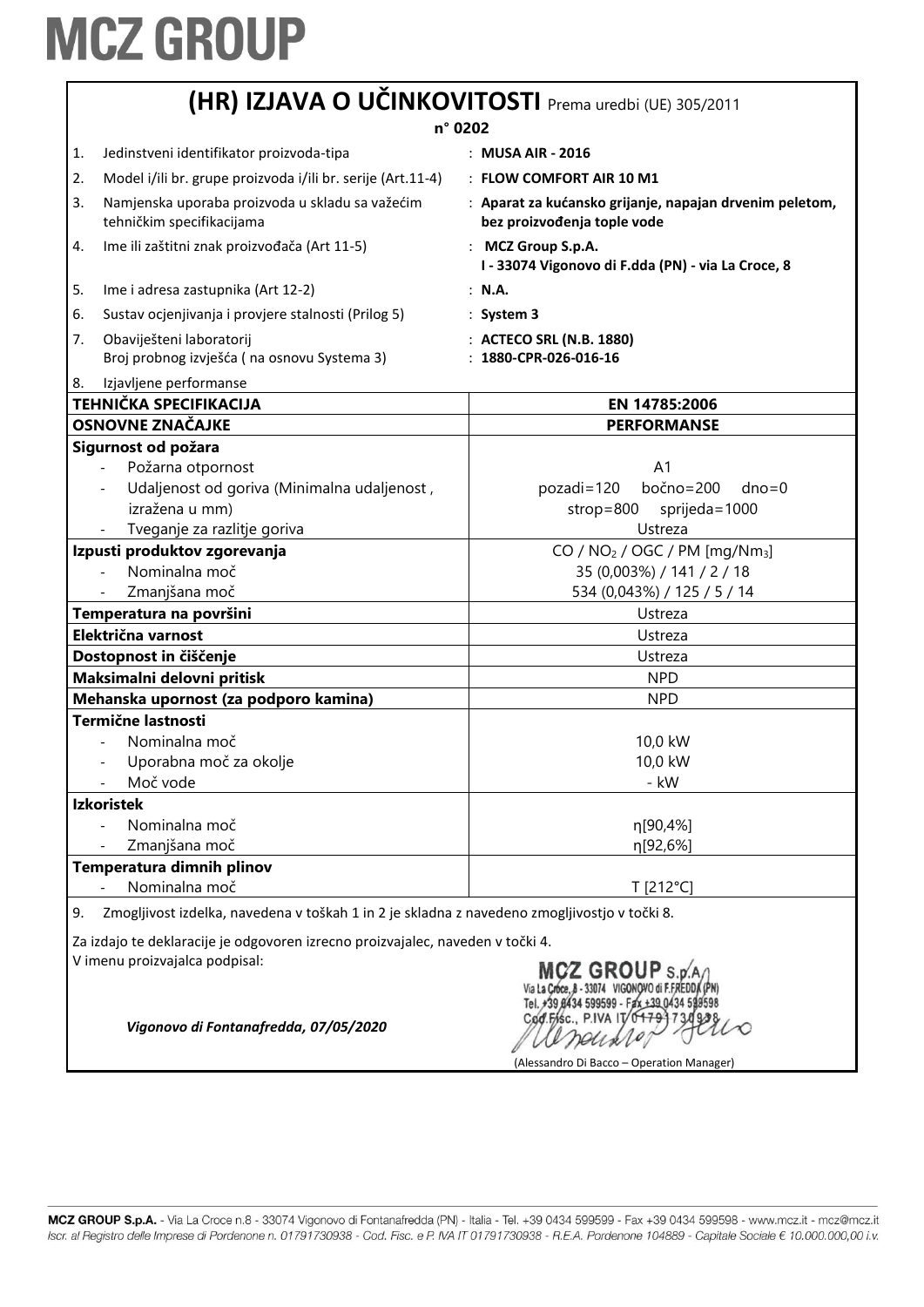|                 | (CZ) PROHLÁŠENÍ O VLASTNOSTECH Podle nařízení (EU) č. 305/2011                                                                 |                                                                                                                                 |  |  |
|-----------------|--------------------------------------------------------------------------------------------------------------------------------|---------------------------------------------------------------------------------------------------------------------------------|--|--|
|                 | n° 0202                                                                                                                        |                                                                                                                                 |  |  |
| 1.              | Jedinečný identifikační kód výrobku - typu v                                                                                   | : MUSA AIR - 2016                                                                                                               |  |  |
| 2.              | Model a/nebo č. šarže a/nebo č. Série (Čl.11-4)                                                                                | : FLOW COMFORT AIR 10 M1                                                                                                        |  |  |
| 3.              | Zamýšlené použití výrobku v souladu s příslušnými<br>harmonizovanými technickými normami                                       | : Přístroj pro domácí vytápění se spalováním dřevěných pelet,<br>bez produkce teplé užitkové vody                               |  |  |
| 4.              | Jméno nebo obchodní značka výrobce (Čl. 11-5)                                                                                  | : MCZ Group S.p.A.<br>I - 33074 Vigonovo di F.dda (PN) - via La Croce, 8                                                        |  |  |
| 5.              | Jméno a adresa zástupce (Čl. 12-2)                                                                                             | : N.A.                                                                                                                          |  |  |
| 6.              | Systém posuzování a ověřování stálosti vlastností<br>(Příloha 5)                                                               | System 3                                                                                                                        |  |  |
| 7.              | Registrovaná laboratoř<br>Číslo zkušebního protokolu (podle System 3)                                                          | : ACTECO SRL (N.B. 1880)<br>: 1880-CPR-026-016-16                                                                               |  |  |
| 8.              | Prohlášené vlastnosti<br>Harmonizovaná technická norma                                                                         | EN 14785:2006                                                                                                                   |  |  |
|                 | Základní charakteristiky                                                                                                       | <b>Vlastnost</b>                                                                                                                |  |  |
|                 | Požární bezpečnost                                                                                                             |                                                                                                                                 |  |  |
|                 | Odolnost proti ohni<br>Vzdálenost od hořl. Materiálů (Minimální<br>vzdálenost, v mm)<br>Riziko rozlití paliva                  | A <sub>1</sub><br>vzadu=120 na boku=200 zespodu=0<br>strop=800 zepředu=1000<br>V souladu                                        |  |  |
|                 | <b>Emise spalin</b><br>při jmenovitém výkonu (13% O2)<br>při sníženém výkonu (13% O2)                                          | $CO / NO2 / OGC / PM [mg/Nm3]$<br>35 (0,003%) / 141 / 2 / 18<br>534 (0,043%) / 125 / 5 / 14                                     |  |  |
| Teplota povrchu |                                                                                                                                | V souladu                                                                                                                       |  |  |
|                 | Elektrická bezpečnost                                                                                                          | V souladu                                                                                                                       |  |  |
|                 | Dostupnost a čištění                                                                                                           | V souladu                                                                                                                       |  |  |
|                 | Maximální provozní tlak                                                                                                        | <b>NPD</b>                                                                                                                      |  |  |
|                 | Mechanická pevnost (na podporu komínu)                                                                                         | <b>NPD</b>                                                                                                                      |  |  |
|                 | Tepelné vlastnosti<br>Jmenovitý výkon<br>Výkon přenášený do prostředí<br>Výkon přenášený do vody                               | 10,0 kW<br>10,0 kW<br>- kW                                                                                                      |  |  |
|                 | Výkon                                                                                                                          |                                                                                                                                 |  |  |
| Jmenovitý výkon |                                                                                                                                | η[90,4%]                                                                                                                        |  |  |
|                 | Snížený výkon                                                                                                                  | n[92,6%]                                                                                                                        |  |  |
|                 | <b>Teplota spalin</b><br>Jmenovitý výkon                                                                                       | T [212°C]                                                                                                                       |  |  |
| 9.              | 9.<br>Toto prohlášení o vlastnostech se vydává na výhradní odpovědnost výrobce uvedeného v bodě 4<br>Podepsáno jménem výrobce: | Výkon výrobku uvedeného v bodech 1 a 2 je v souladu s vlastnostmi uvedenými v prohlášení v bodě 8.<br>$MCZ$ GROUP $\frac{1}{2}$ |  |  |

**MICZ GROUP** S.p.A.)<br>Via La Croce, 8 - 33074 VIGONOVO di F.FREDDA (PN)<br>Tel. 739 8434 599599 - Fax + 39 0434 599598<br>Cod. F/sc., P.IVA IT/0<del>179</del>37349298  $\widehat{\mathcal{C}}$ *Ordino* 

(Alessandro Di Bacco – Operation Manager)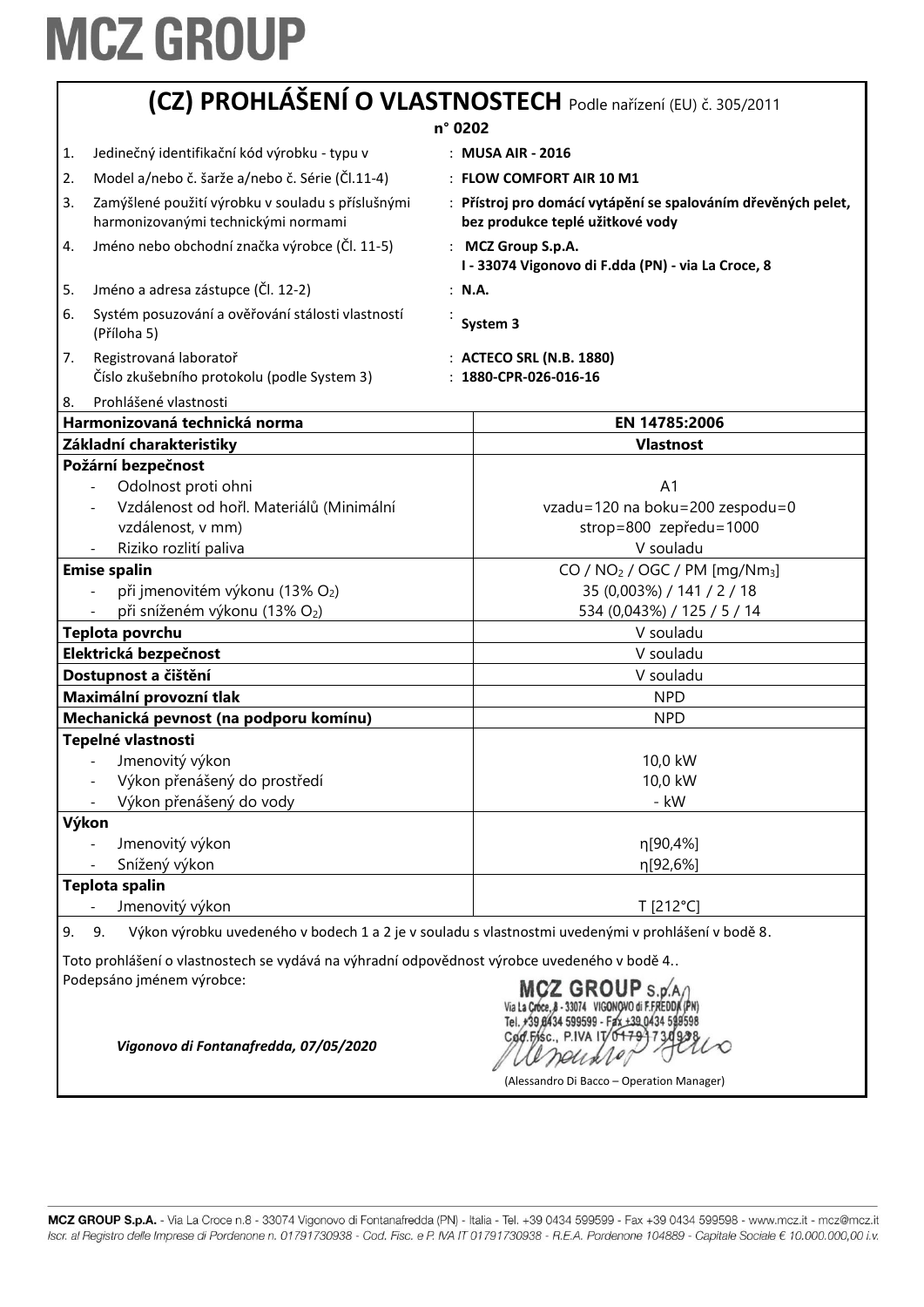|                       | (SK) PREHLASENIE O VLASTNOSTIACH Podľa nariadenia (EÚ) č. 305/2011                                 |                                                                                                          |  |
|-----------------------|----------------------------------------------------------------------------------------------------|----------------------------------------------------------------------------------------------------------|--|
|                       |                                                                                                    | n° 0202                                                                                                  |  |
| 1.                    | Jedinečný identifikačný kód výrobku - typu                                                         | : MUSA AIR - 2016                                                                                        |  |
| 2.                    | Model a/alebo č. šarže a/alebo č. Série (Čl. 11-4)                                                 | : FLOW COMFORT AIR 10 M1                                                                                 |  |
| 3.                    | Zamýšľané použitie výrobku v súlade s príslušnými<br>harmonizovanými technickými normami           | : Prístroj pre domáce vykurovanie so spaľovaním drevených<br>peliet, bez produkcie teplej úžitkovej vody |  |
| 4.                    | Meno alebo obchodná značka výrobcu (Čl. 11-5)                                                      | : MCZ Group S.p.A.<br>I - 33074 Vigonovo di F.dda (PN) - via La Croce, 8                                 |  |
| 5.                    | Meno a adresa zástupcu (Čl. 12-2)                                                                  | : N.A.                                                                                                   |  |
| 6.                    | Systém posudzovania a overovania stálosti vlastností<br>(Príloha 5)                                | System 3                                                                                                 |  |
| 7.                    | Registrované laboratórium<br>Číslo skúšobného protokolu (podľa System 3)                           | : ACTECO SRL (N.B. 1880)<br>: 1880-CPR-026-016-16                                                        |  |
| 8.                    | Prehlásené vlastnosti<br>Harmonizovaná technická norma                                             | EN 14785:2006                                                                                            |  |
|                       | Základné charakteristiky                                                                           | <b>Vlastnosť</b>                                                                                         |  |
|                       | Požiarna bezpečnosť                                                                                |                                                                                                          |  |
|                       | Odolnosť proti ohňu<br>$\frac{1}{2}$                                                               | A <sub>1</sub>                                                                                           |  |
|                       | Vzdialenosť od horľ. materiálov (Minimálna                                                         | vzadu=120 na boku=200 zospodu=0                                                                          |  |
|                       | vzdialenosť, v mm)                                                                                 | strop=800 vpredu=1000                                                                                    |  |
|                       | Riziko rozliatia paliva                                                                            | V súlade                                                                                                 |  |
| <b>Emisie spalín</b>  |                                                                                                    | CO / NO <sub>2</sub> / OGC / PM [mg/Nm <sub>3</sub> ]                                                    |  |
|                       | pri menovitom výkone (13% O2)                                                                      | 35 (0,003%) / 141 / 2 / 18                                                                               |  |
|                       | pri zníženom výkone (13% O2)                                                                       | 534 (0,043%) / 125 / 5 / 14                                                                              |  |
|                       | Teplota povrchu                                                                                    | V súlade                                                                                                 |  |
| Elektrická bezpečnosť |                                                                                                    | V súlade                                                                                                 |  |
|                       | Dostupnosť a čistenie                                                                              | V súlade                                                                                                 |  |
|                       | Maximální prevádzkový tlak                                                                         | <b>NPD</b>                                                                                               |  |
|                       | Mechanická pevnosť (na podporu komína)                                                             | <b>NPD</b>                                                                                               |  |
|                       | Tepelné vlastnosti                                                                                 |                                                                                                          |  |
|                       | Menovitý výkon                                                                                     | 10,0 kW                                                                                                  |  |
|                       | Výkon prenášaný do prostredia                                                                      | 10,0 kW                                                                                                  |  |
|                       | Výkon prenášaný do vody                                                                            | - kW                                                                                                     |  |
|                       | Výkon                                                                                              |                                                                                                          |  |
|                       | Menovitý výkon                                                                                     | η[90,4%]                                                                                                 |  |
|                       | Znížený výkon                                                                                      | n[92,6%]                                                                                                 |  |
|                       | Teplota spalín                                                                                     |                                                                                                          |  |
|                       | Menovitý výkon                                                                                     | T [212°C]                                                                                                |  |
| 9.                    | Výkon výrobku uvedeného v bodoch 1 a 2 je v súlade s vlastnosťami uvedenými v prehlásení v bode 8. |                                                                                                          |  |
|                       |                                                                                                    |                                                                                                          |  |

Toto prehlásenie o vlastnostiach sa vydáva na výhradnú zodpovednosť výrobcu uvedeného v bode 4. Podpísané menom výrobcu:

MCZ GROUP S.p. A /<br>Via La Croce, 8 - 33074 VIGONOVO di F.FREDDA (PN)<br>Tel. +39 8434 599599 - Fax +39 0434 599598 Cod.Fisc., P.IVA IT/04791730938 Deuxle

(Alessandro Di Bacco – Operation Manager)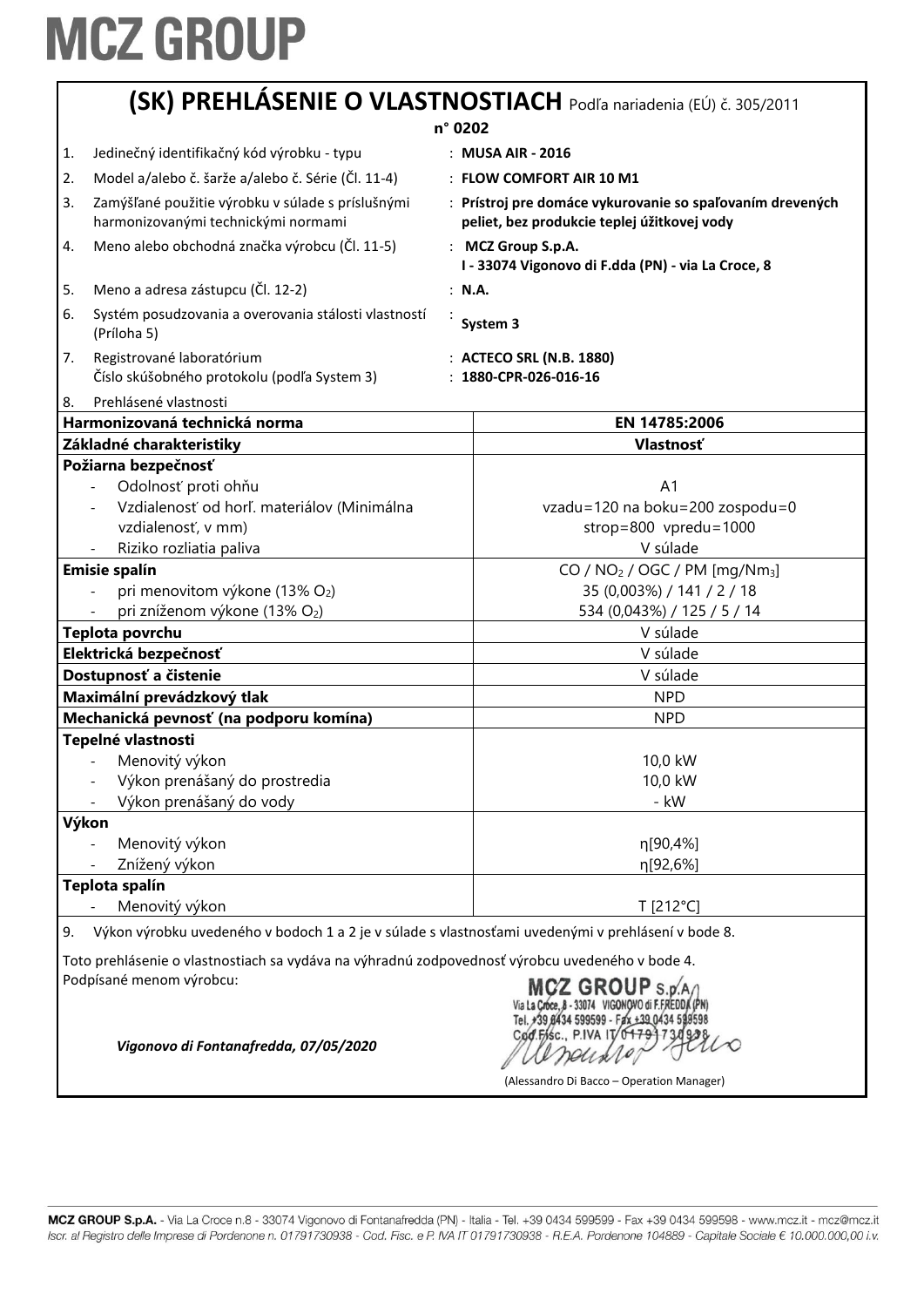|                                                                                                                        | (FI) SUORITUSTASOILMOITUS Asetuksen (EU) nro 305/2011 mukaisesti                                                                           |  |                                                                                      |  |
|------------------------------------------------------------------------------------------------------------------------|--------------------------------------------------------------------------------------------------------------------------------------------|--|--------------------------------------------------------------------------------------|--|
|                                                                                                                        | n° 0202                                                                                                                                    |  |                                                                                      |  |
| 1.                                                                                                                     | Tuotetyypin yksilöllinen tunniste                                                                                                          |  | : MUSA AIR - 2016                                                                    |  |
| 2.                                                                                                                     | Malli ja/tai eränro ja/tai sarjanro (Art.11-4)                                                                                             |  | : FLOW COMFORT AIR 10 M1                                                             |  |
| 3.                                                                                                                     | Sovellettavan yhdenmukaistetun teknisen eritelmän<br>mukainen tuotteen aiottu käyttötarkoitus tai -<br>tarkoitukset                        |  | Puupelleteillä toimiva lämmityslaite talouskäyttöön, ilman<br>kuuman veden tuotantoa |  |
| 4.                                                                                                                     | Valmistajan nimi, rekisteröity kauppanimi tai<br>tavaramerkki (Art 11-5)                                                                   |  | : MCZ Group S.p.A.<br>I - 33074 Vigonovo di F.dda (PN) - via La Croce, 8             |  |
| 5.                                                                                                                     | Valtuutetun edustajan nimi ja osoite (Art 12-2)                                                                                            |  | : N.A.                                                                               |  |
| 6.                                                                                                                     | Tuotteen suoritustason pysyvyyden arviointi- ja<br>varmennusjärjestelmä(t) (Liite 5)                                                       |  | System 3                                                                             |  |
| 7.                                                                                                                     | Ilmoitettu laitos<br>Arvioinnin numero (System 3 perusteella)                                                                              |  | : ACTECO SRL (N.B. 1880)<br>$: 1880$ -CPR-026-016-16                                 |  |
| 8.                                                                                                                     | Ilmoitetut suoritustasot                                                                                                                   |  |                                                                                      |  |
|                                                                                                                        | Yhdenmukaistettu tekninen eritelmä                                                                                                         |  | EN 14785:2006                                                                        |  |
|                                                                                                                        | Perusominaisuudet                                                                                                                          |  | <b>Suoritustaso</b>                                                                  |  |
|                                                                                                                        | <b>Paloturvallisuus</b>                                                                                                                    |  |                                                                                      |  |
|                                                                                                                        | Palonkestävyys                                                                                                                             |  | A <sub>1</sub>                                                                       |  |
|                                                                                                                        | Etäisyys palavasta materiaalista (Minimietäisyys                                                                                           |  | takaosa=120 sivu=200 pohja=0                                                         |  |
|                                                                                                                        | mm)                                                                                                                                        |  | katto=800 etuosa=1000                                                                |  |
| Riski polttoaineen valumiselle                                                                                         |                                                                                                                                            |  | Laadun mukainen                                                                      |  |
| Palamistuotteiden päästöt                                                                                              |                                                                                                                                            |  | CO / $NO2$ / OGC / PM [mg/Nm <sub>3</sub> ]                                          |  |
|                                                                                                                        | nimellisteholla (13% O2)                                                                                                                   |  | 35 (0,003%) / 141 / 2 / 18                                                           |  |
| rajoitetulla teholla (13% O2)                                                                                          |                                                                                                                                            |  | 534 (0,043%) / 125 / 5 / 14                                                          |  |
| Pinnan lämpötila                                                                                                       |                                                                                                                                            |  | Laadun mukainen                                                                      |  |
|                                                                                                                        | <b>Sähköturvallisuus</b>                                                                                                                   |  | Laadun mukainen                                                                      |  |
|                                                                                                                        | Pääsy ja puhdistus                                                                                                                         |  | Laadun mukainen                                                                      |  |
|                                                                                                                        | Toiminnan maksimipaine                                                                                                                     |  | <b>NPD</b>                                                                           |  |
|                                                                                                                        | Mekaaninen kestävyys (kestää uunin painon)                                                                                                 |  | <b>NPD</b>                                                                           |  |
|                                                                                                                        | Lämpöteho                                                                                                                                  |  |                                                                                      |  |
|                                                                                                                        | Nimellisteho                                                                                                                               |  | 10,0 kW                                                                              |  |
|                                                                                                                        | Ympäristöön kohdistuva teho                                                                                                                |  | 10,0 kW                                                                              |  |
|                                                                                                                        | Veteen siirtyvä teho                                                                                                                       |  | - kW                                                                                 |  |
|                                                                                                                        | <b>Tuotto</b>                                                                                                                              |  |                                                                                      |  |
|                                                                                                                        | Nimellisteho                                                                                                                               |  | η[90,4%]                                                                             |  |
|                                                                                                                        | Rajoitettu teho                                                                                                                            |  | η[92,6%]                                                                             |  |
|                                                                                                                        | Savujen lämpötila                                                                                                                          |  |                                                                                      |  |
|                                                                                                                        | Nimellisteho                                                                                                                               |  | T [212°C]                                                                            |  |
| Edellä 1 ja 2 kohdassa yksilöidyn tuotteen suoritustasot ovat 8 kohdassa ilmoitettujen suoritustasojen mukaiset.<br>9. |                                                                                                                                            |  |                                                                                      |  |
|                                                                                                                        | Tämä suoritustasoilmoitus on annettu 4 kohdassa ilmoitetun valmistajan yksinomaisella vastuulla.<br>Valmistajan puolesta allekirjoittanut: |  |                                                                                      |  |
|                                                                                                                        | $MCZ$ GROUP $s_{NAP}$                                                                                                                      |  |                                                                                      |  |

MCZ GROUP S.p.A)<br>Via La Croce, 8 - 33074 VIGONOVO di F.FREDDA (PN)<br>Tel. +39 8434 599599 - Fax +39 0434 599598<br>Cod. Fasc., P.IVA IT 04793730992 andino

(Alessandro Di Bacco – Operation Manager)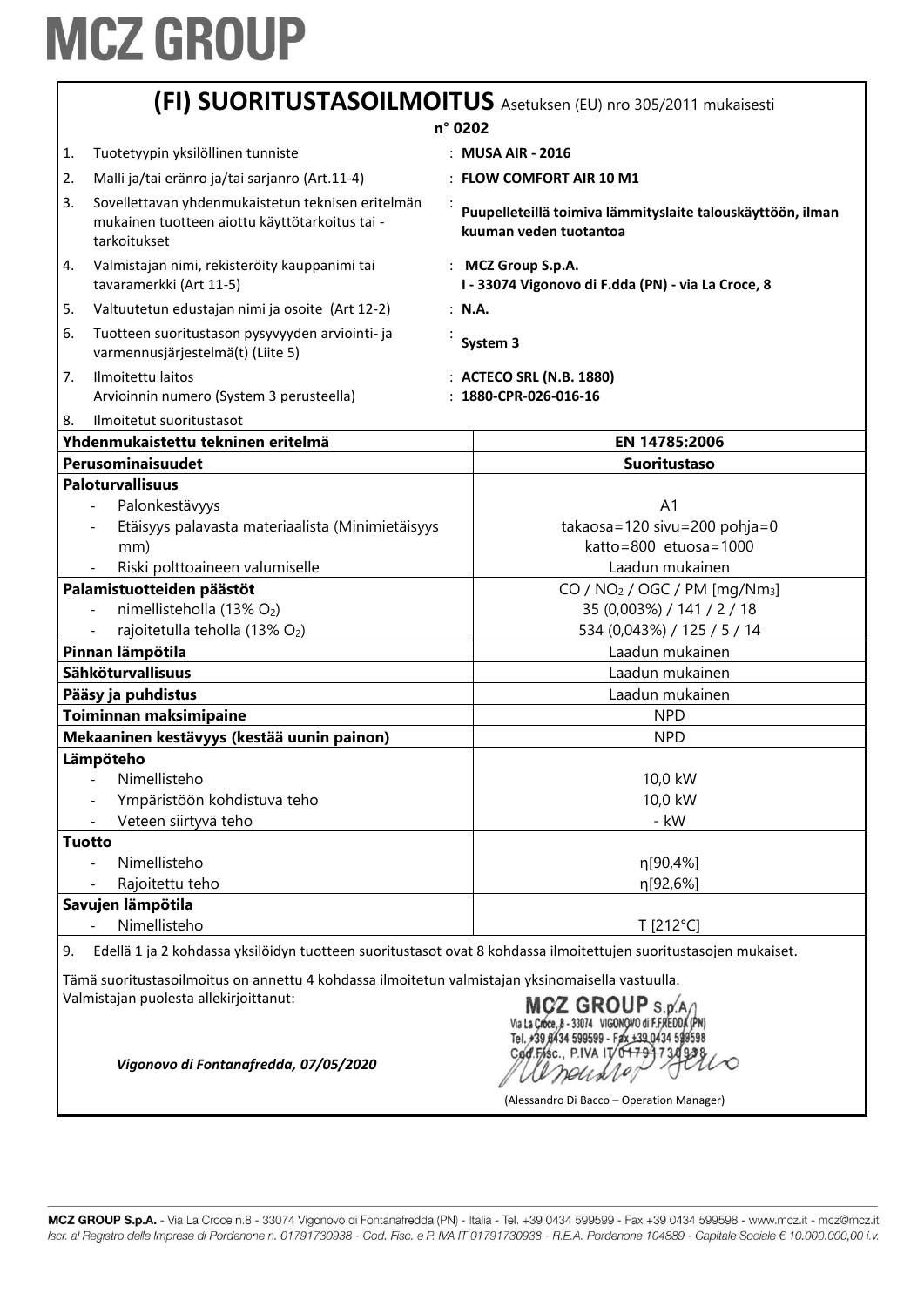|                                                                                                                                                   | (ET) TOIMIVUSDEKLARATSIOON Vastavalt määrusele (EL) nr 305/2011                                                                                                                                                             |                                                                                                                                   |  |
|---------------------------------------------------------------------------------------------------------------------------------------------------|-----------------------------------------------------------------------------------------------------------------------------------------------------------------------------------------------------------------------------|-----------------------------------------------------------------------------------------------------------------------------------|--|
| n° 0202                                                                                                                                           |                                                                                                                                                                                                                             |                                                                                                                                   |  |
| 1.                                                                                                                                                | Tootetüübi kordumatu identifitseerimistunnus                                                                                                                                                                                | : MUSA AIR - 2016                                                                                                                 |  |
| 2.                                                                                                                                                | Mudel ja/või partii nr ja/või seeria nr (Säte 11-4)                                                                                                                                                                         | : FLOW COMFORT AIR 10 M1                                                                                                          |  |
| 3.                                                                                                                                                | tehnilisele spetsifikatsioonile                                                                                                                                                                                             | Toote kasutusalad vastavalt kohaldatavale ühtlustatud : Seadis koduseks kütmiseks, kasutab puitpelleteid, sooja vee<br>tootmiseta |  |
| 4.                                                                                                                                                | Tootja registreeritud nimetus või kaubamärk (Säte 11- : MCZ Group S.p.A.<br>5)                                                                                                                                              | I - 33074 Vigonovo di F.dda (PN) - via La Croce, 8                                                                                |  |
| 5.                                                                                                                                                | Volitatud esindaja nimi ja aadress (Säte 12-2)                                                                                                                                                                              | : N.A.                                                                                                                            |  |
| 6.                                                                                                                                                | Toimivuse püsivuse hindamise ja kontrollimise<br>süsteem (Lisa 5)                                                                                                                                                           | System 3                                                                                                                          |  |
| 7.                                                                                                                                                | Teavitatud labor<br>Katseprotokolli number (System 3 põhjal)°                                                                                                                                                               | : ACTECO SRL (N.B. 1880)<br>: 1880-CPR-026-016-16                                                                                 |  |
| 8.                                                                                                                                                | Toimivusdeklaratsioon                                                                                                                                                                                                       |                                                                                                                                   |  |
|                                                                                                                                                   | Ühtlustatud tehniline kirjeldus                                                                                                                                                                                             | EN 14785:2006                                                                                                                     |  |
|                                                                                                                                                   | Põhiomadused                                                                                                                                                                                                                | <b>Jõudlus</b>                                                                                                                    |  |
|                                                                                                                                                   | <b>Tuleohutus</b><br>Tulekindlus<br>A <sub>1</sub><br>taga=120 küljel=200 põhjal=0<br>Kaugus süttivatest materjalidest (Väikseim lubatud<br>lagi=800 ees=1000<br>kaugus (mm))<br>Küttematerjali väljumise oht<br>Vastavuses |                                                                                                                                   |  |
| Põlemise heitkogused                                                                                                                              |                                                                                                                                                                                                                             | CO / NO <sub>2</sub> / OGC / PM [mg/Nm <sub>3</sub> ]                                                                             |  |
|                                                                                                                                                   | nimivõimsusel (13% O2)                                                                                                                                                                                                      | 35 (0,003%) / 141 / 2 / 18                                                                                                        |  |
|                                                                                                                                                   | alandatud võimsusega (13% O2)<br>Pinna temperatuur                                                                                                                                                                          | 534 (0,043%) / 125 / 5 / 14                                                                                                       |  |
|                                                                                                                                                   | Vastavuses                                                                                                                                                                                                                  |                                                                                                                                   |  |
|                                                                                                                                                   | <b>Elektriohutus</b><br>Vastavuses<br>Vastavuses                                                                                                                                                                            |                                                                                                                                   |  |
| Juurdepääs ja puhastamine<br>Maksimaalne töörõhk                                                                                                  |                                                                                                                                                                                                                             | <b>NPD</b>                                                                                                                        |  |
| Mehaaniline tugevus (kamina toetamiseks)                                                                                                          |                                                                                                                                                                                                                             | <b>NPD</b>                                                                                                                        |  |
|                                                                                                                                                   | Soojusjuhtivus                                                                                                                                                                                                              |                                                                                                                                   |  |
|                                                                                                                                                   | Nimivõimsus                                                                                                                                                                                                                 | 10,0 kW                                                                                                                           |  |
|                                                                                                                                                   | Väljundvõimsus kütmisel                                                                                                                                                                                                     | 10,0 kW                                                                                                                           |  |
|                                                                                                                                                   | Väljundvõimsus vee kütmisel                                                                                                                                                                                                 | - kW                                                                                                                              |  |
|                                                                                                                                                   | <b>Võimsus</b>                                                                                                                                                                                                              |                                                                                                                                   |  |
|                                                                                                                                                   | Nimivõimsus                                                                                                                                                                                                                 | η[90,4%]                                                                                                                          |  |
|                                                                                                                                                   | Alandatud võimsus                                                                                                                                                                                                           | η[92,6%]                                                                                                                          |  |
|                                                                                                                                                   | Aurude temperatuur                                                                                                                                                                                                          |                                                                                                                                   |  |
|                                                                                                                                                   | Nimivõimsus                                                                                                                                                                                                                 | T [212°C]                                                                                                                         |  |
| 9.                                                                                                                                                | Toote toimivus punktides 1 ja 2 vastab punktis 8 deklareeritud toimivusele.                                                                                                                                                 |                                                                                                                                   |  |
|                                                                                                                                                   | Käesolev toimivusdeklaratsioon on välja antud punktis 4 märgitud tootja ainuvastutusel.                                                                                                                                     |                                                                                                                                   |  |
| Allkirjastanud tootja nimel:<br>$2$ GROUP $\mathsf{s}$ . of<br>Vigonovo di Fontanafredda, 07/05/2020<br>(Alessandro Di Bacco - Operation Manager) |                                                                                                                                                                                                                             |                                                                                                                                   |  |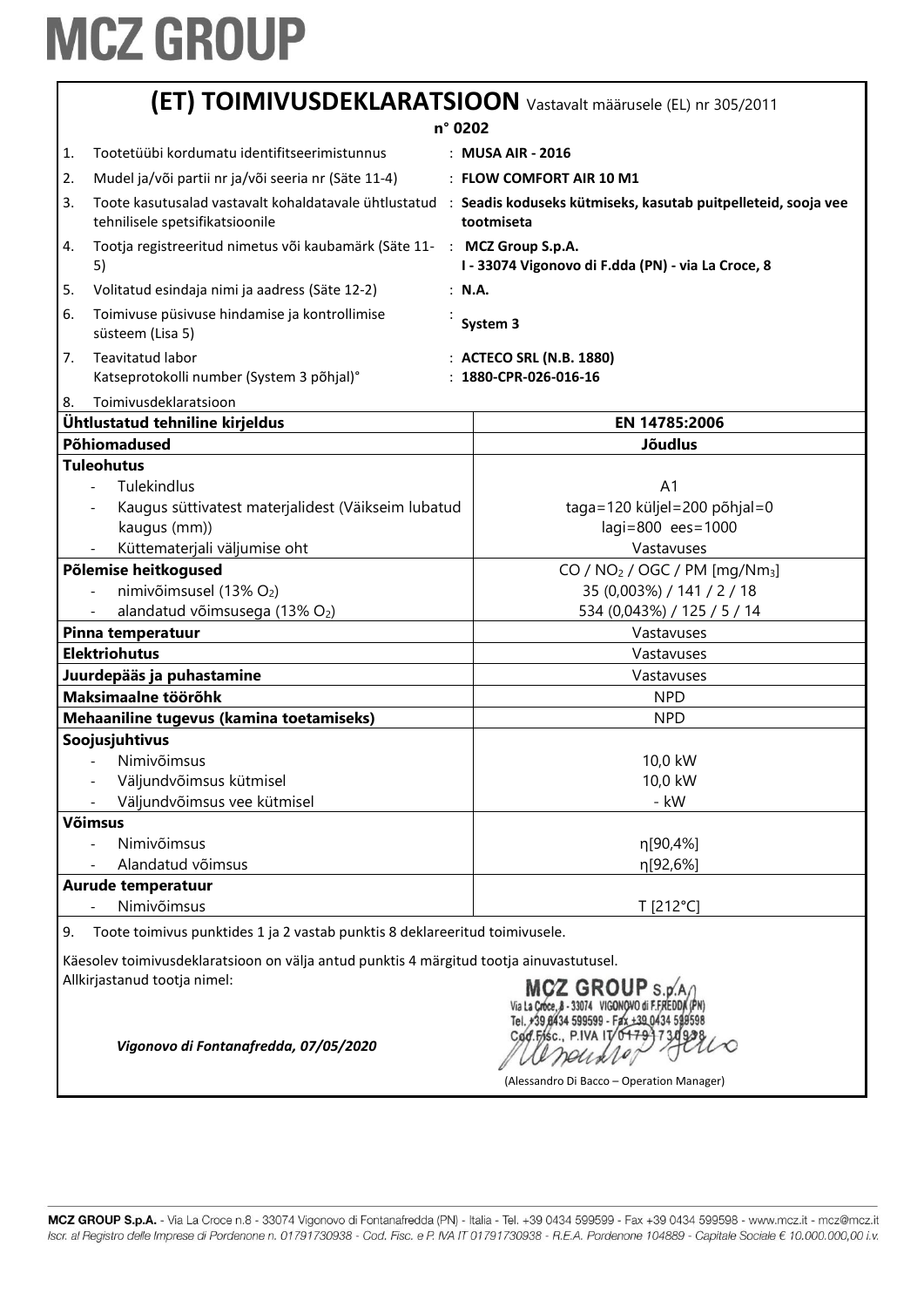|                                  | (LV) EKSPLUATĀCIJAS ĪPAŠĪBU DEKLARĀCIJA Saskaņā ar regulu (EK) Nr. 305/2011                          |                                                                                                                                |  |
|----------------------------------|------------------------------------------------------------------------------------------------------|--------------------------------------------------------------------------------------------------------------------------------|--|
| n° 0202                          |                                                                                                      |                                                                                                                                |  |
| 1.                               | Unikāls izstrādājuma tipa identifikācijas numurs                                                     | : MUSA AIR - 2016                                                                                                              |  |
| 2.                               | Tipa, partijas vai sērijas numurs (11. panta 4. punkts)                                              | : FLOW COMFORT AIR 10 M1                                                                                                       |  |
| 3.                               | Izstrādājuma paredzētais izmantojums vai                                                             |                                                                                                                                |  |
|                                  | izmantojumi saskaņā ar piemērojamo saskaņoto<br>tehnisko specifikāciju, kā paredzējis ražotājs       | Vietējās apkures ierīces ar kokskaidu granulu kurināmo, bez<br>karstā ūdens ražošanas                                          |  |
| 4.                               | Ražotāja nosaukums, reģistrētais komercnosaukums<br>vai reģistrētā preču zīme (11. panta 5. punkts)  | : MCZ Group S.p.A.<br>I - 33074 Vigonovo di F.dda (PN) - via La Croce, 8                                                       |  |
| 5.                               | Pilnvarotā pārstāvja nosaukums un adrese (12. panta<br>÷<br>2. punkts)                               | N.A.                                                                                                                           |  |
| 6.                               | Ekspluatācijas īpašību noturības novērtējuma un<br>pārbaudes sistēma (5. Pielikums)                  | System 3                                                                                                                       |  |
| 7.                               | Paziņotā laboratorija                                                                                | : ACTECO SRL (N.B. 1880)                                                                                                       |  |
|                                  | Testa ziņojuma numurs (saskaņā ar 3. sistēmu)                                                        | $: 1880$ -CPR-026-016-16                                                                                                       |  |
| 8.                               | Deklarētās ekspluatācijas īpašības                                                                   |                                                                                                                                |  |
|                                  | Saskaņotas tehniskās specifikācijas                                                                  | EN 14785:2006                                                                                                                  |  |
|                                  | Būtiskie raksturlielumi                                                                              | Ekspluatācijas īpašības                                                                                                        |  |
|                                  | Ugunsdrošība                                                                                         |                                                                                                                                |  |
|                                  | Izturība pret uguns iedarbību                                                                        | A <sub>1</sub>                                                                                                                 |  |
|                                  | Degmateriāla attālums                                                                                | aizmugure=120 platums=200 dziļums=0                                                                                            |  |
|                                  | (Minimālais attālums, mm)                                                                            | griesti=800 priekšpuse=1000                                                                                                    |  |
|                                  | Degvielas izliešanas risk                                                                            | Atbilstošs                                                                                                                     |  |
|                                  | Sadegšanas produktu emisijas                                                                         | CO / $NO2$ / OGC / PM [mg/Nm <sub>3</sub> ]                                                                                    |  |
|                                  | pie nominālās jaudas (13% O2)                                                                        | 35 (0,003%) / 141 / 2 / 18                                                                                                     |  |
|                                  | pie nominālās jaudas (13% O2)                                                                        | 534 (0,043%) / 125 / 5 / 14                                                                                                    |  |
| Virsmas temperatūra              |                                                                                                      | Atbilstošs                                                                                                                     |  |
| Elektriskās instalācijas drošība |                                                                                                      | Atbilstošs                                                                                                                     |  |
|                                  | Pieejamība un tīrīšana                                                                               | Atbilstošs                                                                                                                     |  |
|                                  | Maksimālais darba spiediens                                                                          | <b>NPD</b>                                                                                                                     |  |
|                                  | Mehāniskā izturība (kamīna atbalstīšanai)                                                            | <b>NPD</b>                                                                                                                     |  |
|                                  | Termiskās ekspluatācijas īpašības                                                                    |                                                                                                                                |  |
|                                  | Nominālā jauda                                                                                       | 10,0 kW                                                                                                                        |  |
|                                  | Vides snieguma jauda                                                                                 | 10,0 kW                                                                                                                        |  |
|                                  | Ūdenim nodotā jauda                                                                                  | - kW                                                                                                                           |  |
|                                  | <b>Sniegums</b>                                                                                      |                                                                                                                                |  |
|                                  | Nominālā jauda<br>Samazināta jauda                                                                   | η[90,4%]<br>η[92,6%]                                                                                                           |  |
|                                  | Dūmgāzu temperatūra                                                                                  |                                                                                                                                |  |
|                                  | Nominālā jauda                                                                                       | T [212°C]                                                                                                                      |  |
| 9.                               | 1. un 2. punktā minētā produkta sniegums atbilst 8. punktā deklarētajām ekspluatācijas īpašībām.     |                                                                                                                                |  |
|                                  | Par šo izdoto ekspluatācijas īpašību deklarāciju ir atbildīgs vienīgi 4. punktā norādītais ražotājs. |                                                                                                                                |  |
|                                  | Parakstīts ražotāja vārdā:<br>Vigonovo di Fontanafredda, 07/05/2020                                  | <b>MCZ GROUP</b> S.p<br>39 0434 599599 - Fax ±39 0434 59<br>Cod.Fisc., P.IVA IT/0<br>(Alessandro Di Bacco - Operation Manager) |  |

MCZ GROUP S.p.A. - Via La Croce n.8 - 33074 Vigonovo di Fontanafredda (PN) - Italia - Tel. +39 0434 599599 - Fax +39 0434 599598 - www.mcz.it - mcz@mcz.it Iscr. al Registro delle Imprese di Pordenone n. 01791730938 - Cod. Fisc. e P. IVA IT 01791730938 - R.E.A. Pordenone 104889 - Capitale Sociale € 10.000.000,00 i.v.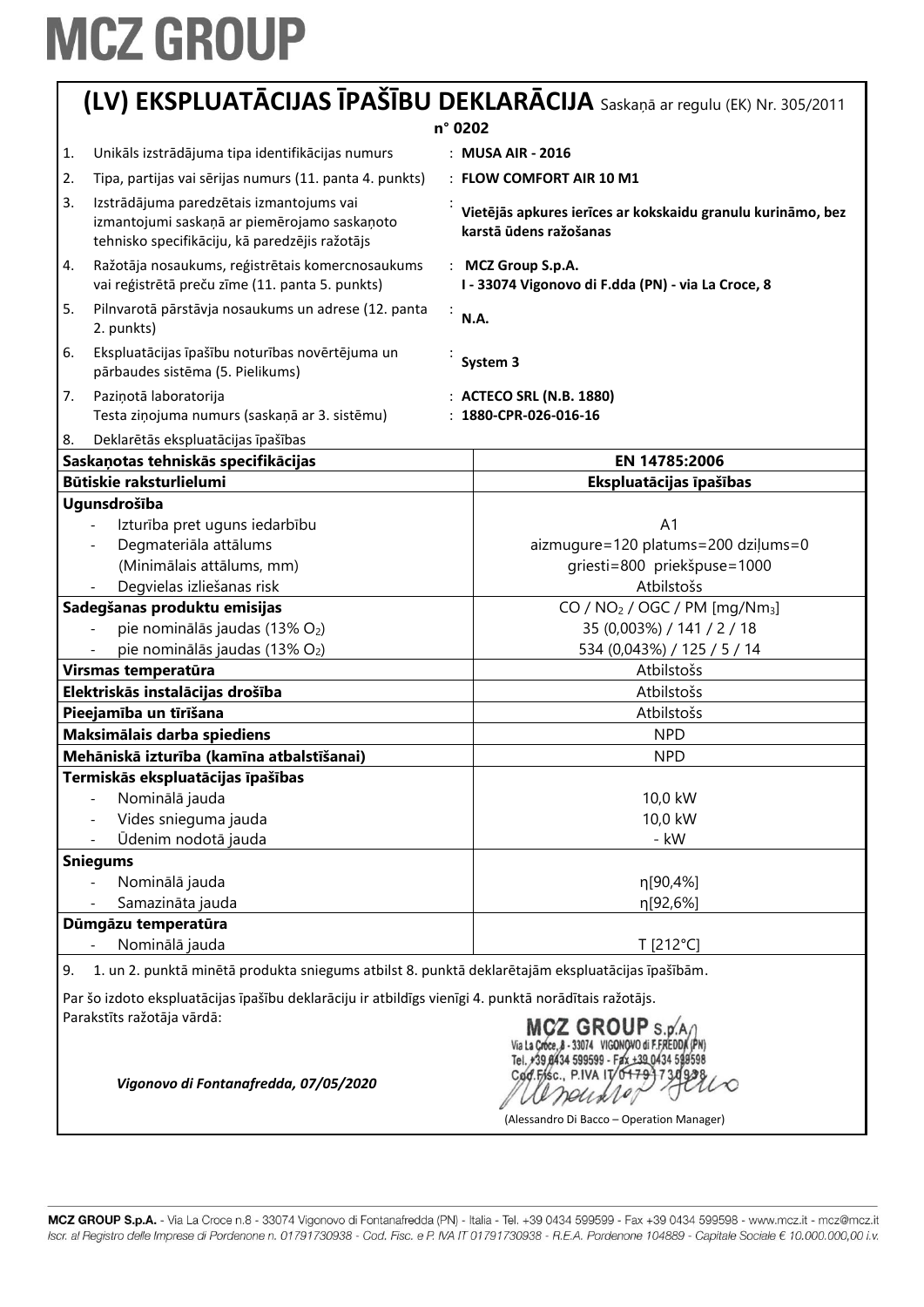|    | (LT) EKSPLOATACINIŲ SAVYBIŲ DEKLARACIJA Pagal Reglamentą (ES) 305/2011                                                                                                                                                    |  |                                                                                               |  |
|----|---------------------------------------------------------------------------------------------------------------------------------------------------------------------------------------------------------------------------|--|-----------------------------------------------------------------------------------------------|--|
|    |                                                                                                                                                                                                                           |  | n° 0202                                                                                       |  |
| 1. | Unikalus identifikacinis gaminio kodas ir tipas                                                                                                                                                                           |  | : MUSA AIR - 2016                                                                             |  |
| 2. | Modelis ir (arba) partijos nr. ir (arba) serijos nr. (11-4<br>straipsnis)                                                                                                                                                 |  | <b>FLOW COMFORT AIR 10 M1</b>                                                                 |  |
| 3. | Gaminio paskirtis pagal atitinkamas suderintas<br>technines specifikacijas                                                                                                                                                |  | : Buitinis šildytuvas, kūrenamas medienos granulėmis, be<br>karšto vandens gamybos funkcijos  |  |
| 4. | Gamintojo pavadinimas arba registruotas prekių<br>ženklas (11-5 straipsnis)                                                                                                                                               |  | : MCZ Group S.p.A.<br>I - 33074 Vigonovo di F.dda (PN) - via La Croce, 8                      |  |
| 5. | Siuntėjo pavadinimas ir adresas (12-2 straipsnis)                                                                                                                                                                         |  | : N.A.                                                                                        |  |
| 6. | Eksploatacinių savybių pastovumo vertinimo ir<br>tikrinimo sistema (5 priedas)                                                                                                                                            |  | System 3                                                                                      |  |
| 7. | Notifikuota laboratorija<br>Bandymų ataskaitos numeris (pagal "System 3")                                                                                                                                                 |  | : ACTECO SRL (N.B. 1880)<br>: 1880-CPR-026-016-16                                             |  |
| 8. | Deklaruotos eksploatacinės savybės                                                                                                                                                                                        |  |                                                                                               |  |
|    | Suderintos techninės specifikacijos                                                                                                                                                                                       |  | EN 14785:2006                                                                                 |  |
|    | Svarbiausios savybės                                                                                                                                                                                                      |  | Eksploatacinės savybės                                                                        |  |
|    | Priešgaisrinė sauga<br>Atsparumas ugniai<br>Atstumas nuo mat. komb. (Minimalus atstukas<br>mm)<br>Galimas degalų nuotėkis                                                                                                 |  | A <sub>1</sub><br>iš galo=120 iš šono=200 iš apačios=0<br>lubos=800 priekyje=1000<br>Atitinka |  |
|    | Degant išsiskiriančios dujos                                                                                                                                                                                              |  | CO / $NO2$ / OGC / PM [mg/Nm <sub>3</sub> ]                                                   |  |
|    | esant vardinei galiai (13% O2)                                                                                                                                                                                            |  | 35 (0,003%) / 141 / 2 / 18                                                                    |  |
|    | esant sumažintai galiai (13% O2)                                                                                                                                                                                          |  | 534 (0,043%) / 125 / 5 / 14                                                                   |  |
|    | Paviršiaus temperatūra                                                                                                                                                                                                    |  | Atitinka                                                                                      |  |
|    | Elektros sauga                                                                                                                                                                                                            |  | Atitinka                                                                                      |  |
|    | Prieiga ir valymas                                                                                                                                                                                                        |  | Atitinka                                                                                      |  |
|    | Didžiausias veikimo slėgis                                                                                                                                                                                                |  | <b>NPD</b>                                                                                    |  |
|    | Mechaninis atsparumas (išlaikantis kaminą)                                                                                                                                                                                |  | <b>NPD</b>                                                                                    |  |
|    | Šiluminės savybės<br>Vardinė galia<br>Į aplinką išskiriamas energijos kiekis<br>vandenį išskiriamas energijso kiekis                                                                                                      |  | 10,0 kW<br>10,0 kW<br>- kW                                                                    |  |
|    | <b>Našumas</b>                                                                                                                                                                                                            |  |                                                                                               |  |
|    | Vardinė galia<br>Sumažinta galia                                                                                                                                                                                          |  | n[90,4%]<br>η[92,6%]                                                                          |  |
|    | Dūmų temperatūra                                                                                                                                                                                                          |  |                                                                                               |  |
|    | Vardinė galia                                                                                                                                                                                                             |  | T [212°C]                                                                                     |  |
| 9. | 1 ir 2 punkte minėtos gaminio eksploatacinės savybės atitinka 8 punkte deklaruotas eksploatacines savybes<br>Ši eksploatacinių savybių deklaracija išduodama išimtinę atsakomybę prisiimant gamintojui, minėtam 4 punkte. |  |                                                                                               |  |
|    | Gamintojo vardu pasirašė:<br>$M2$ CDOUD. $/$                                                                                                                                                                              |  |                                                                                               |  |

arounder-

(Alessandro Di Bacco – Operation Manager)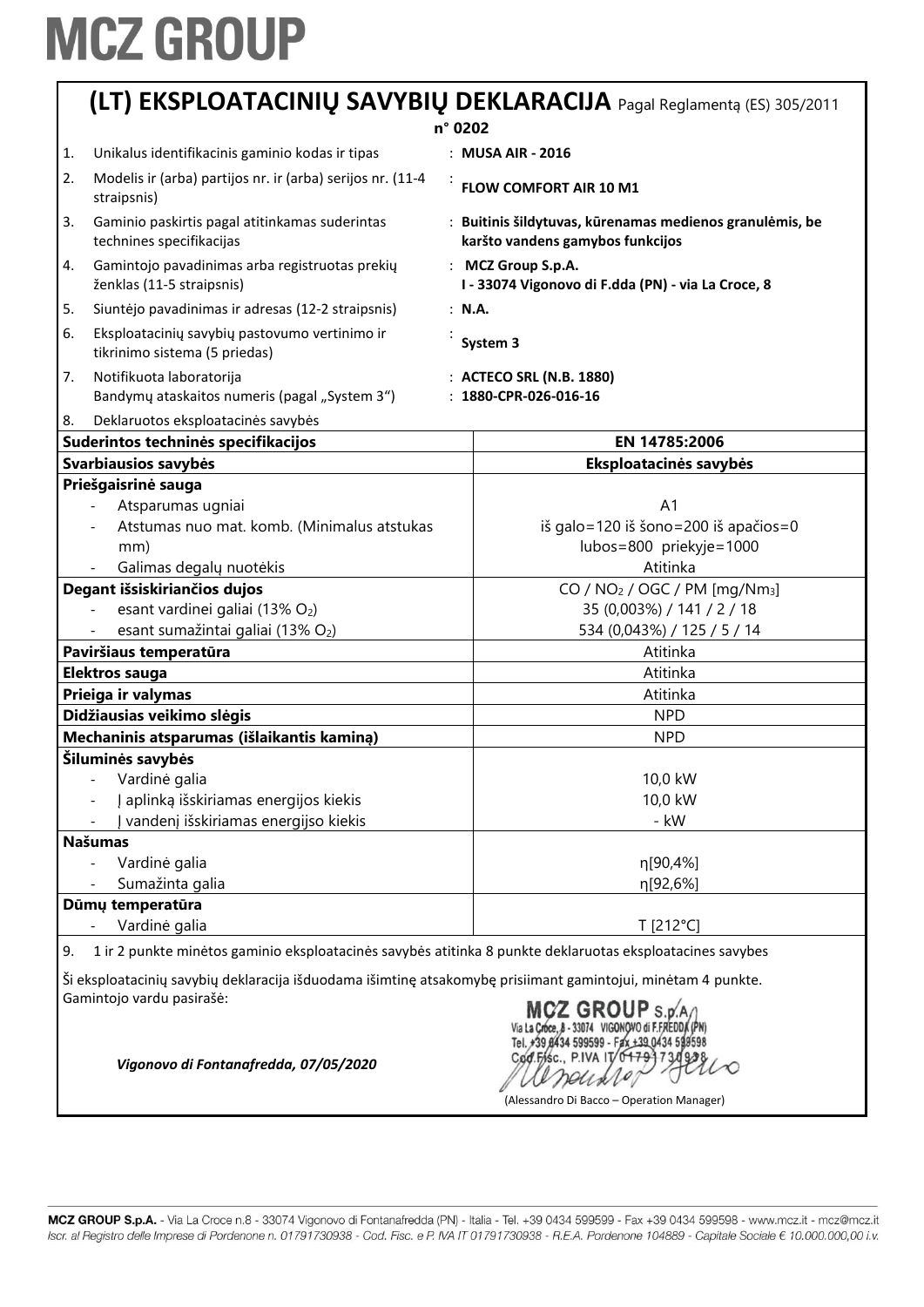#### **(HU) TELJESÍTMÉNYNYILATKOZAT** A 305/2011/EU rendelet alapján

|    | n° 0202                                                                                                                             |  |                                                                                             |
|----|-------------------------------------------------------------------------------------------------------------------------------------|--|---------------------------------------------------------------------------------------------|
| 1. | A termék típus egyedi azonosító kódja                                                                                               |  | : MUSA AIR - 2016                                                                           |
| 2. | Modell és/vagy tétel- és/vagy sorozatszám (11. cikk (4)                                                                             |  |                                                                                             |
|    | bekezdése)                                                                                                                          |  | FLOW COMFORT AIR 10 M1                                                                      |
| 3. | A terméknek a gyártó által meghatározott<br>rendeltetése az alkalmazandó harmonizált műszaki<br>előírással összhangban              |  | Fapellettel működő háztartási fűtőberendezés a melegvíz-<br>előállítás lehetőségével nélkül |
| 4. | A gyártó neve, bejegyzett kereskedelmi neve, illetve<br>bejegyzett védjegye (11. cikk (5) bekezdése)                                |  | : MCZ Group S.p.A.<br>I - 33074 Vigonovo di F.dda (PN) - via La Croce, 8                    |
| 5. | A meghatalmazott képviselő neve és értesítési címe<br>(12.cikk (2) bekezdése)                                                       |  | <b>N.A.</b>                                                                                 |
| 6. | A termék teljesítménye állandóságának értékelésére<br>és ellenőrzésére vonatkozó rendszer (5. melléklet)                            |  | System 3                                                                                    |
| 7. | Vizsgáló laboratórium<br>Vizsgálati jelentés hivatkozási száma (a 3-as rendszer<br>alapján)                                         |  | : ACTECO SRL (N.B. 1880)<br>: 1880-CPR-026-016-16                                           |
| 8. | A nyilatkozat szerinti teljesítmény                                                                                                 |  |                                                                                             |
|    | Harmonizált műszaki előírások                                                                                                       |  | EN 14785:2006                                                                               |
|    | Alapvető tulajdonságok<br>Tűzbiztonság                                                                                              |  | Teljesítmény                                                                                |
|    | Tűzállóság                                                                                                                          |  | A <sub>1</sub>                                                                              |
|    | Éghető anyagoktól való távolság (Minimális                                                                                          |  | hátoldal=120 oldal=200 aljzat=0                                                             |
|    | távolság, mm-ben)                                                                                                                   |  | mennyezet=800 elöl=1000                                                                     |
|    | Gyúlékony anyagok kibocsátásának kockázata                                                                                          |  | Megfelel                                                                                    |
|    | Égéstermékek kibocsátása                                                                                                            |  | $CO / NO2 / OGC / PM [mg/Nm3]$                                                              |
|    | névleges teljesítmény esetén (13% O2)                                                                                               |  | 35 (0,003%) / 141 / 2 / 18                                                                  |
|    | redukált teljesítmény esetén (13% O2)                                                                                               |  | 534 (0,043%) / 125 / 5 / 14                                                                 |
|    | Felületi hőmérséklet                                                                                                                |  | Megfelel                                                                                    |
|    | Elektromos biztonság                                                                                                                |  | Megfelel                                                                                    |
|    | Hozzáférhetőség és tisztítás                                                                                                        |  | Megfelel                                                                                    |
|    | Maximális üzemi nyomás                                                                                                              |  | <b>NPD</b>                                                                                  |
|    | Mechanikai teherbírás (a kémény alátámasztására)                                                                                    |  | <b>NPD</b>                                                                                  |
|    | Termikus teljesítmény                                                                                                               |  |                                                                                             |
|    | Névleges teljesítmény                                                                                                               |  | 10,0 kW                                                                                     |
|    | Környezetnek átadott teljesítmény                                                                                                   |  | 10,0 kW                                                                                     |
|    | Víznek átadott teljesítmény                                                                                                         |  | - kW                                                                                        |
|    | Hatásfok                                                                                                                            |  |                                                                                             |
|    | Névleges teljesítmény                                                                                                               |  | η[90,4%]                                                                                    |
|    | Redukált teljesítmény                                                                                                               |  | η[92,6%]                                                                                    |
|    | Füstgáz hőmérséklete                                                                                                                |  |                                                                                             |
|    | Névleges teljesítmény                                                                                                               |  | T [212°C]                                                                                   |
| 9. | Az 1. és 2. pontban meghatározott termék teljesítménye megfelel a 8. pontban feltüntetett, nyilatkozat szerinti<br>teljesítménynek. |  |                                                                                             |
|    | E teljesítménynyilatkozat kiadásáért kizárólag a 4. pontban meghatározott gyártó a felelős.                                         |  |                                                                                             |
|    | A gyártó nevében és részéről aláíró személy:<br>Vigonovo di Fontanafredda, 07/05/2020                                               |  | <b>MCZ GROUP S.p</b><br>Cod.Fisc., P.IVA IT/0                                               |
|    |                                                                                                                                     |  | (Alessandro Di Bacco - Operation Manager)                                                   |

MCZ GROUP S.p.A. - Via La Croce n.8 - 33074 Vigonovo di Fontanafredda (PN) - Italia - Tel. +39 0434 599599 - Fax +39 0434 599598 - www.mcz.it - mcz@mcz.it Iscr. al Registro delle Imprese di Pordenone n. 01791730938 - Cod. Fisc. e P. IVA IT 01791730938 - R.E.A. Pordenone 104889 - Capitale Sociale € 10.000.000,00 i.v.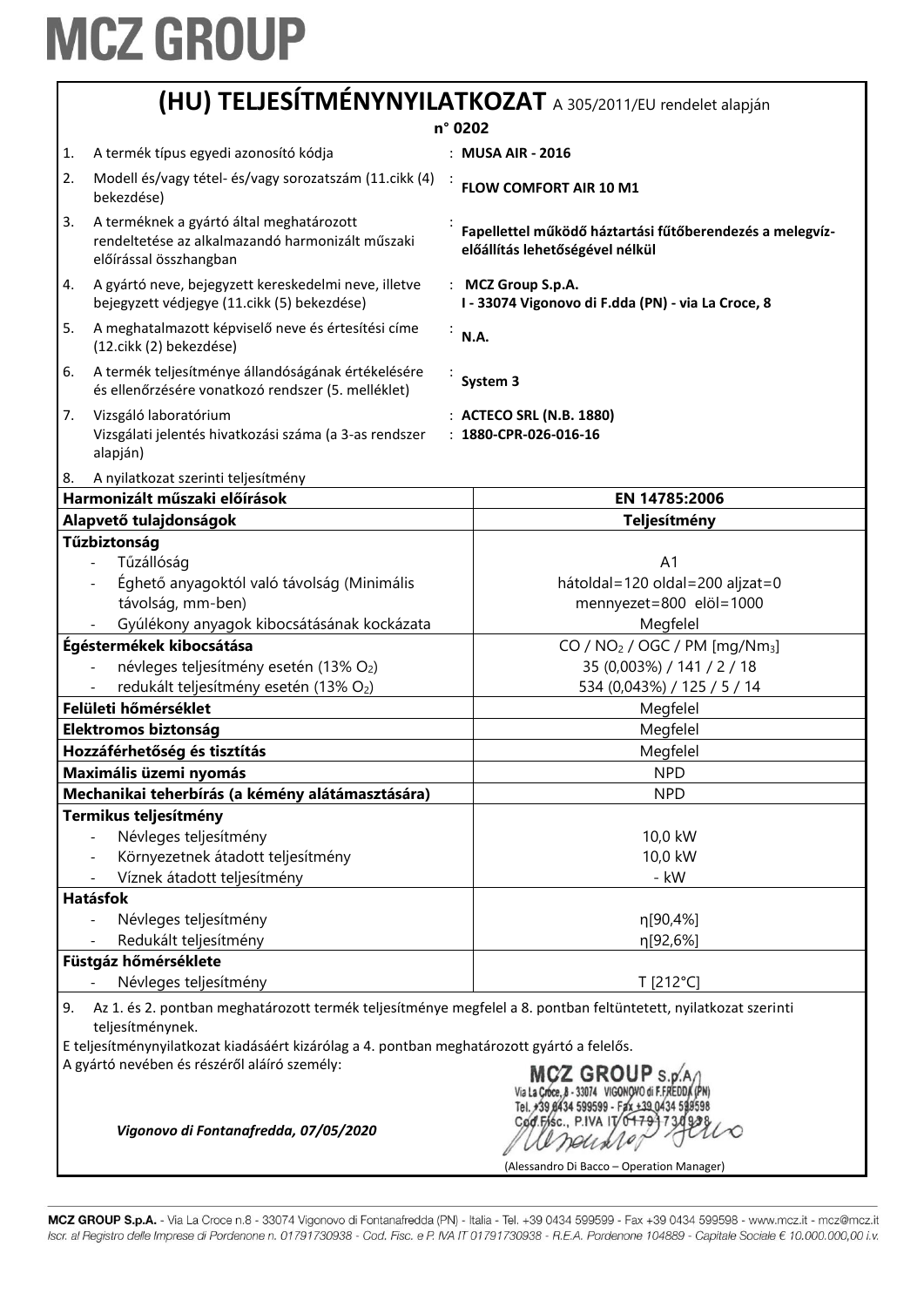| (RO) DECLARAȚIE DE PERFORMANȚĂ în baza regulamentului (UE) nr. 305/2011                                    |                                                                                                                     |  |  |  |
|------------------------------------------------------------------------------------------------------------|---------------------------------------------------------------------------------------------------------------------|--|--|--|
|                                                                                                            | n° 0202                                                                                                             |  |  |  |
| Cod unic de identificare al produsului-tip<br>1.                                                           | : MUSA AIR - 2016                                                                                                   |  |  |  |
| Modelul şi/sau nr. lotului şi/sau nr. de serie (Art. 11-4) : FLOW COMFORT AIR 10 M1<br>2.                  |                                                                                                                     |  |  |  |
| Utilizări prevăzute ale produsului, în conformitate cu<br>3.<br>specificația tehnică armonizată aplicabilă | : Aparat pentru încălzirea locuințelor, alimentat cu peleți din<br>lemn, fără producerea de apă caldă               |  |  |  |
| Numele sau marca înregistrată a fabricantului (Art. 11- : MCZ Group S.p.A.<br>4.<br>5)                     | I - 33074 Vigonovo di F.dda (PN) - via La Croce, 8                                                                  |  |  |  |
| 5.<br>Numele și adresa reprezentantului autorizat (Art. 12-<br>2)                                          | N.A.                                                                                                                |  |  |  |
| Sistemul de evaluare și verificarea constanței<br>6.<br>performanței (Anexa 5)                             | System 3                                                                                                            |  |  |  |
| Laborator notificat<br>7.<br>Numărul raportului de testare (în baza System 3)                              | : ACTECO SRL (N.B. 1880)<br>: 1880-CPR-026-016-16                                                                   |  |  |  |
| Performanțe declarate<br>8.                                                                                |                                                                                                                     |  |  |  |
| Specificația tehnică armonizată                                                                            | EN 14785:2006                                                                                                       |  |  |  |
| Caracteristici esențiale                                                                                   | Performanță                                                                                                         |  |  |  |
| Siguranța la foc                                                                                           |                                                                                                                     |  |  |  |
| Reacție la foc                                                                                             | A <sub>1</sub>                                                                                                      |  |  |  |
| Distanța față de mat. combustibil (Distanța                                                                | spate=120 lateral=200 fund=0                                                                                        |  |  |  |
| minimă, în mm)                                                                                             | $tavan=800$ frontal = 1000                                                                                          |  |  |  |
| Risc de pierderi de combustibil                                                                            | Conform                                                                                                             |  |  |  |
| Emisiile produselor de combustie                                                                           | CO / $NO2$ / OGC / PM [mg/Nm <sub>3</sub> ]                                                                         |  |  |  |
| la putere nominală (13% O2)                                                                                | 35 (0,003%) / 141 / 2 / 18                                                                                          |  |  |  |
| la putere redusă (13% O2)                                                                                  | 534 (0,043%) / 125 / 5 / 14                                                                                         |  |  |  |
| Temperatura de suprafață                                                                                   | Conform                                                                                                             |  |  |  |
| Siguranța electrică                                                                                        | Conform                                                                                                             |  |  |  |
| Accesibilitate și curățare                                                                                 | Conform                                                                                                             |  |  |  |
| Presiune maximă de funcționare                                                                             | <b>NPD</b>                                                                                                          |  |  |  |
| Rezistența mecanică (pentru susținerea căminului)                                                          | <b>NPD</b>                                                                                                          |  |  |  |
| <b>Performante termice</b>                                                                                 |                                                                                                                     |  |  |  |
| Puterea nominală                                                                                           | 10,0 kW                                                                                                             |  |  |  |
| Puterea transferată mediului                                                                               | 10,0 kW                                                                                                             |  |  |  |
| Puterea transferată apei                                                                                   | - kW                                                                                                                |  |  |  |
| <b>Rentabilitate</b>                                                                                       |                                                                                                                     |  |  |  |
| Puterea nominală                                                                                           | η[90,4%]                                                                                                            |  |  |  |
| Puterea redusă                                                                                             | η[92,6%]                                                                                                            |  |  |  |
| Temperatura fumului                                                                                        |                                                                                                                     |  |  |  |
| Puterea nominală                                                                                           | T [212°C]                                                                                                           |  |  |  |
| 9.                                                                                                         | Performanța produsului identificat la punctele 1 și 2 este în conformitate cu performanța declarată de la punctul 8 |  |  |  |
|                                                                                                            |                                                                                                                     |  |  |  |

Această declarație de performanță este emisă pe răspunderea exclusivă a fabricantului identificat la punctul 4.<br>
Semnată pentru și în numele fabricantului de către:<br>
Wala Chee, 3-33074 VIGONQVO di FFREDDA (PN)<br>
Viaconovo Semnată pentru şi în numele fabricantului de către:

alemarinos

(Alessandro Di Bacco – Operation Manager)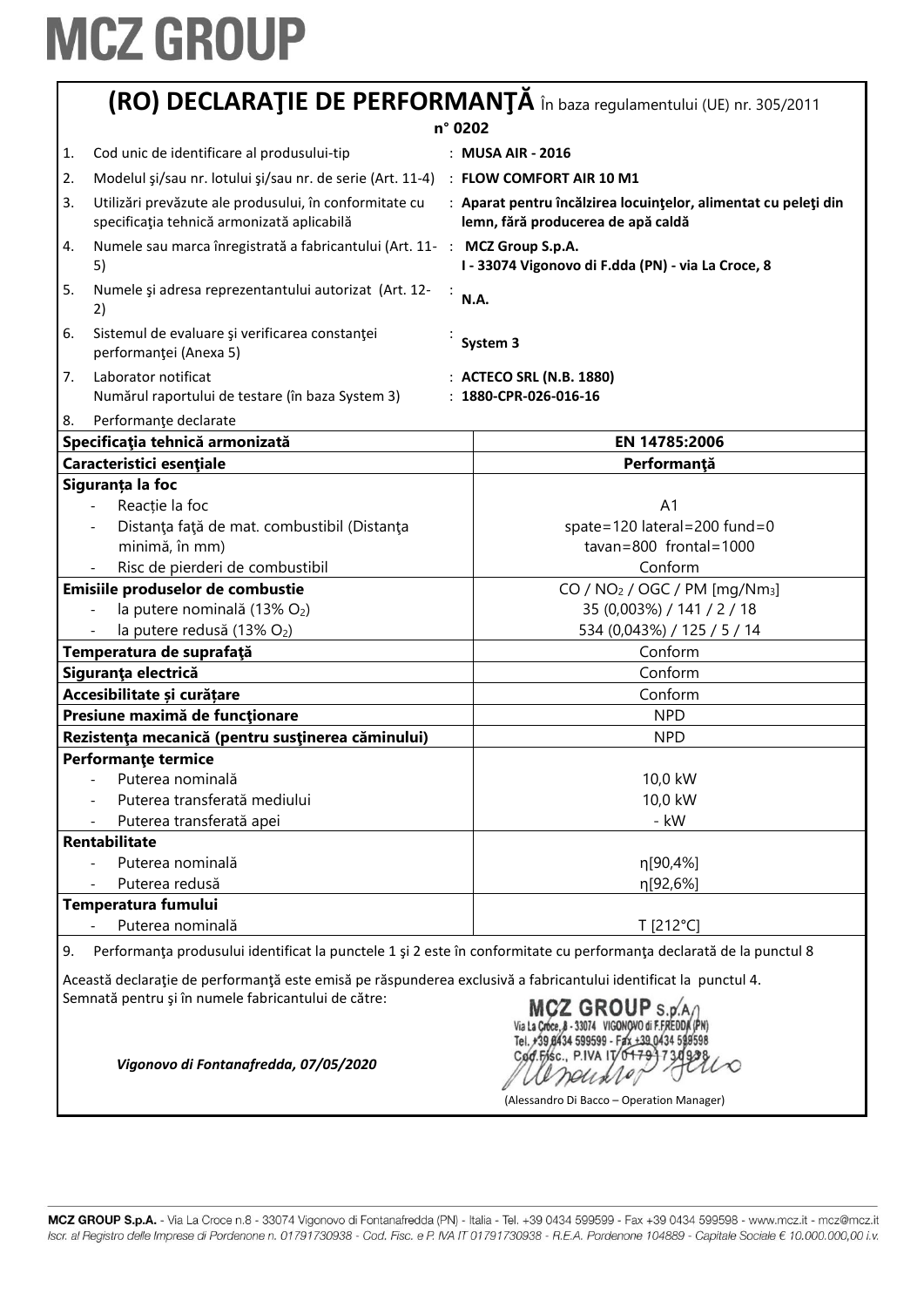|    |                                                                                                                                          | (BL) ДЕКЛАРАЦИЯ ЗА ЕКСПЛОАТАЦИОННИ ПОКАЗАТЕЛИ                                                                   |  |
|----|------------------------------------------------------------------------------------------------------------------------------------------|-----------------------------------------------------------------------------------------------------------------|--|
|    | съгласно Регламент (ЕС) №305/2011                                                                                                        |                                                                                                                 |  |
|    |                                                                                                                                          | n° 0202                                                                                                         |  |
| 1. | Уникален идентификационен код на типа продукт                                                                                            | : MUSA AIR - 2016                                                                                               |  |
| 2. | Модел и/или № на партида и/или сериен № (Чл.<br>$11-4)$                                                                                  | FLOW COMFORT AIR 10 M1                                                                                          |  |
| 3. | Предвидена употреба на продукта съгласно<br>съответната хармонизирана техническа<br>спецификация                                         | Уред за битово отопление, захранван с дървени пелети,<br>без производство на топла вода                         |  |
| 4. | Име или регистрирана марка на производителя<br>(Чл. 11-5)                                                                                | : MCZ Group S.p.A.<br>I - 33074 Vigonovo di F.dda (PN) - via La Croce, 8                                        |  |
| 5. | Име и адрес на упълномощения представител (Чл.<br>$12-2)$                                                                                | N.A.                                                                                                            |  |
| 6. | Система за оценяване и проверка на постоянството<br>на експлоатационните показатели (Приложение 5)                                       | System 3                                                                                                        |  |
| 7. | Нотифицирана лаборатория                                                                                                                 | : ACTECO SRL (N.B. 1880)                                                                                        |  |
|    | Номер на доклада от изпитването                                                                                                          | $: 1880$ -CPR-026-016-16                                                                                        |  |
| 8. | Декларирани експлоатационни показатели                                                                                                   |                                                                                                                 |  |
|    | Хармонизирана техническа спецификация                                                                                                    | EN 14785:2006                                                                                                   |  |
|    | Съществени характеристики                                                                                                                | Експлоатационен показател                                                                                       |  |
|    | пожарна безопасност                                                                                                                      |                                                                                                                 |  |
|    | Устойчивост на огън                                                                                                                      | A <sub>1</sub><br>задна страна=120 странично=200 дъно=0                                                         |  |
|    | Разстояние от горящия материал (Минимално<br>разстояние, в mm)                                                                           | таван=800 предна част=1000                                                                                      |  |
|    | Риск от изтичане на гориво                                                                                                               | Съответства                                                                                                     |  |
|    | Емисии на продукти от горенето                                                                                                           | $CO / NO2 / OGC / PM [mg/Nm3]$                                                                                  |  |
|    | при номинална мощност (13% О2)                                                                                                           | 35 (0,003%) / 141 / 2 / 18                                                                                      |  |
|    | при намалена мощност (13% О2)                                                                                                            | 534 (0,043%) / 125 / 5 / 14                                                                                     |  |
|    | Повърхностна температура                                                                                                                 | Съответства                                                                                                     |  |
|    | Електрическа безопасност                                                                                                                 | Съответства                                                                                                     |  |
|    | Достъп и почистване                                                                                                                      | Съответства                                                                                                     |  |
|    | Максимално работно налягане                                                                                                              | <b>NPD</b>                                                                                                      |  |
|    |                                                                                                                                          | <b>NPD</b>                                                                                                      |  |
|    | Механична якост (за поддържане на камината)<br>Топлинни експлоатационни показатели                                                       |                                                                                                                 |  |
|    | Номинална мощност                                                                                                                        | 10,0 kW                                                                                                         |  |
|    |                                                                                                                                          | 10,0 kW                                                                                                         |  |
|    | Мощност, отдавана в околната среда<br>Мощност, отдавана на водата                                                                        | - kW                                                                                                            |  |
|    | Производителност                                                                                                                         |                                                                                                                 |  |
|    | Номинална мощност                                                                                                                        | n[90,4%]                                                                                                        |  |
|    | Намалена мощност                                                                                                                         | n[92,6%]                                                                                                        |  |
|    | Температура на димните газове                                                                                                            |                                                                                                                 |  |
|    | Номинална мощност                                                                                                                        | T [212°C]                                                                                                       |  |
| 9. | Експлоатационните показатели за продукта, посочени в точки 1 и 2, съответстват на експлоатационните<br>показатели, декларирани в точка 8 |                                                                                                                 |  |
|    |                                                                                                                                          | Настоящата декларация за експлоатационни показатели се издава изцяло на отговорността на производителя, посочен |  |
|    | в точка 4.                                                                                                                               |                                                                                                                 |  |
|    | Подписано за и от името на производителя от:                                                                                             | Cad.Fisc., P.IVA IV                                                                                             |  |
|    | Vigonovo di Fontanafredda, 07/05/2020                                                                                                    | (Alessandro Di Bacco - Operation Manager)                                                                       |  |

MCZ GROUP S.p.A. - Via La Croce n.8 - 33074 Vigonovo di Fontanafredda (PN) - Italia - Tel. +39 0434 599599 - Fax +39 0434 599598 - www.mcz.it - mcz@mcz.it Iscr. al Registro delle Imprese di Pordenone n. 01791730938 - Cod. Fisc. e P. IVA IT 01791730938 - R.E.A. Pordenone 104889 - Capitale Sociale € 10.000.000,00 i.v.